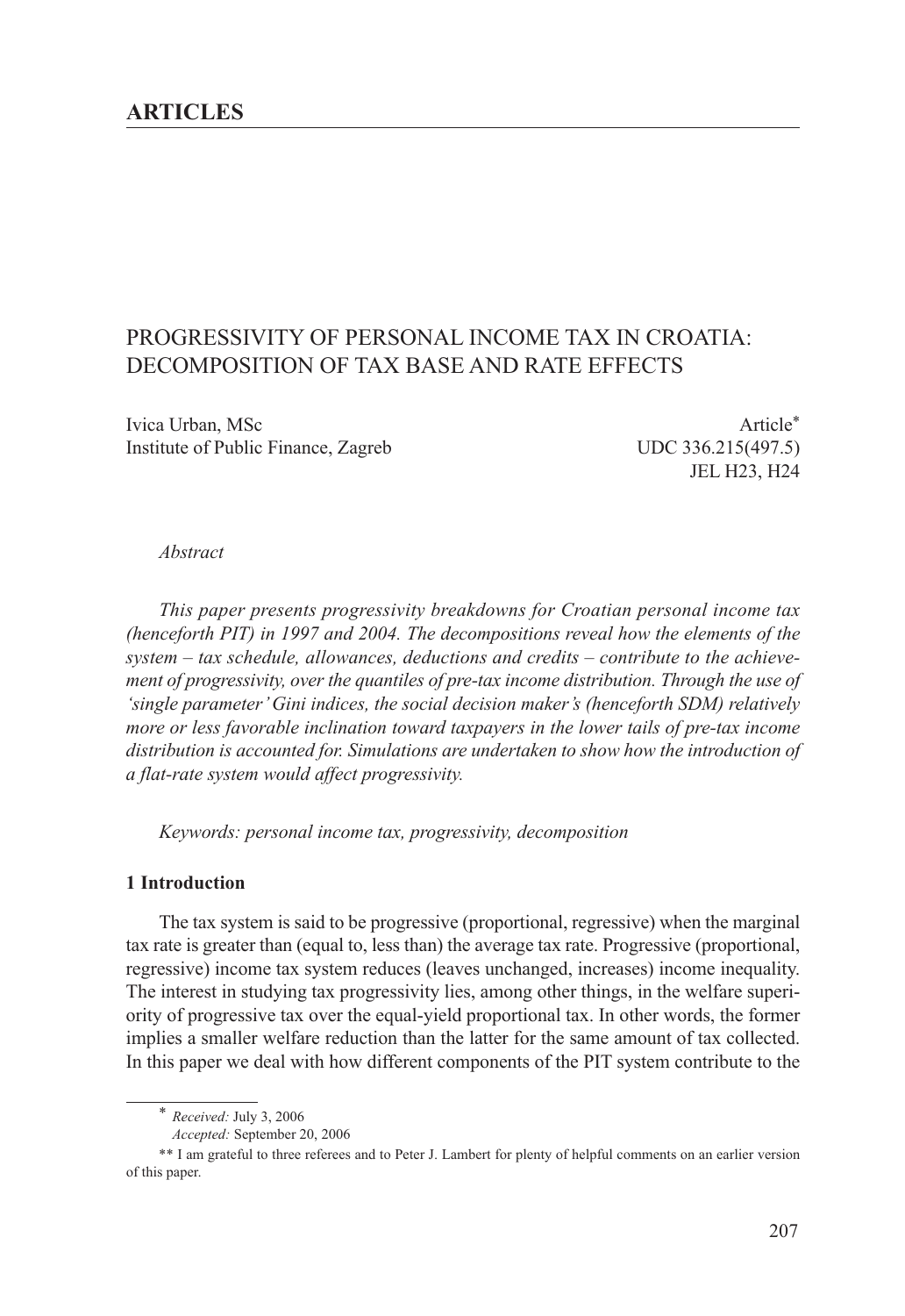achievement of overall progressivity. The methodology developed by Pfähler (1990) was later refined by Lambert (2001) and applied by Wagstaff and van Doorslaer (2001) in investigating the relative significance of various elements of the PIT system – tax schedule, allowances, deductions and tax credits – in determination of final progressivity in 15 OECD countries. The results showed that in some countries progressivity was derived almost solely from the tax schedule, allowances or tax credits, while in others some mixture of these elements was present. Deductions proved to have a negative influence on progressivity in most countries.

This paper presents the decomposition of progressivity for the Croatian PIT system in 1997 and 2004. Based on the above mentioned methodology, it introduces some novelties in its application: progressivity component patterns are analyzed over quantiles of the relevant pre-tax income distributions, while through the use of 'single parameter' Gini indices, the social decision maker's relatively more or less favorable inclination toward taxpayers in the lower tails of the pre-tax income distribution is also accounted for. The structure of the paper is as follows. In Section 2, the basic methodology underlying progressivity measurement is presented. Section 3 contains a short overview of Croatian PIT system development over the period from 1997 to 2004. It continues with the analysis of different progressivity effects and ends with a simulation of tax burdens, undertaken to show how the introduction of a flat-rate system would affect PIT progressivity. Section 4 concludes.

# **2 Methodology**

# *2.1 Progressivity measures*

Let  $L_Y(p)$  be the Lorenz curve of pre-tax income at quantile p. If income were equally distributed, each fraction *p*, of the population would have exactly *p* x100 percent of total pre-tax income.<sup>1</sup> However, they receive  $L<sub>v</sub>(p)$  x100 percent of total pre-tax income, which is typically less than *p*  $\times$ 100 percent, and we may call the difference  $p - L<sub>v</sub>(p)$  and *equality deficit*. Analogously, we can define a Lorenz curve for post-tax income  $L_N(p)$ . Also, let  $C_T(p)$  be the concentration curve for taxes and  $C_N(p)$  the concentration curve for post-tax income.2

If the tax were proportional, each fraction  $p$  of the population would pay exactly  $L<sub>x</sub>$ (*p*) x100 percent of the total tax. However, they pay only  $C_T(p)$  x100 percent of the tax (which is typically less). We may call the difference  $L_X(p) - C_T(p)$  a *departure from proportionality*. In the words of Lambert (2001) "the distance  $L_X(p) - C_T(p)$  is that fraction of the total tax burden shifted from low incomes (the bottom  $p \times 100$  percent) by the presence of progression in the tax". If  $(1-p)$  x100 percent) to high incomes (the top  $L_X(p) \geq C_T(p)$  [ $L_X(p) \leq C_T(p)$ ] for all values of *p*, with strict inequality holding at least

<sup>&</sup>lt;sup>1</sup> On measurement of income inequality and redistribution see Lambert (2001) and Duclos and Araar (2006).

<sup>2</sup> Notice the difference between a) Lorenz curve, which shows a proportion of total sum of the variable *K* obtained by the *p* x100 percent of the population with the lowest values of *K*, and b) concentration curve, which shows a proportion of total sum of the *variable L* obtained by the *p* x100 percent of the population with the lowest values of *K*.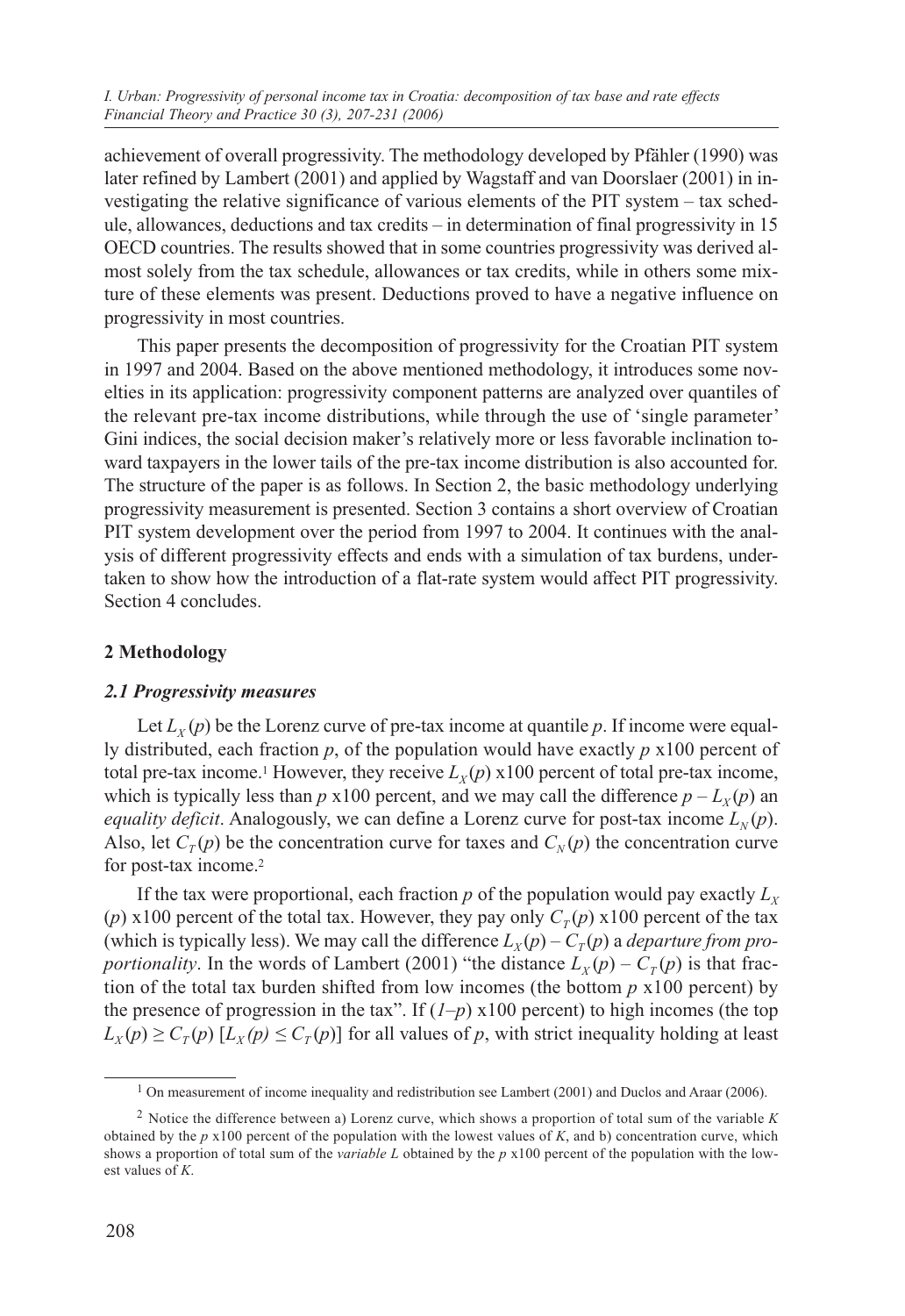somewhere, we say that the tax is progressive (regressive). This approach to measurement yields what is called *Tax-Redistribution* (TR) progressivity (Pfähler, 1987). Thus, TR-progressivity of tax system measured at *p*-th quantile of the pre-tax income distribution is equal to:

$$
\pi^{TR}(p) = L_X(p) - C_T(p) \tag{1}
$$

We also adopt another approach, what is called *Income-Redistribution* (IR) progressivity. The *p* x100 percent of income units with the lowest pre-tax incomes own  $L_y(p)$ x100 percent of total pre-tax income, but  $C_N(p)$  x100 percent of total post-tax income (which is, typically, more). Therefore,  $C_{N}(p) - L_{N}(p)$  shows the fraction of total post-tax income earned by the poorest *p* x100 percent income earners above their share in posttax income that would occur under a proportional tax system. If  $C_N(p) \ge L_Y(p)$  [ $C_N(p) \le$  $L_Y(p)$ ] for all values of p, with strict inequality holding at least somewhere, again we say that the tax is progressive (regressive). IR-progressivity of a tax system at the *p*-th quantile of pre-tax income distribution is equal to:

$$
\pi^{IR}(p) = C_N(p) - L_X(p) \tag{2}
$$

There is an important relationship between IR-progressivity and TR-progressivity, first introduced and proved by Kakwani (1977a, 1977b):

$$
\pi^{IR}(p) = \frac{t}{1-t} \pi^{TR}(p)
$$
\n(3a)

$$
C_N(p) - L_X(p) = \frac{t}{1-t} \Big[ L_X(p) - C_T(p) \Big] \tag{3b}
$$

where *t* stands for average tax rate. Kakwani's relationship tells us that a certain amount of income redistribution can be achieved either with higher TR-progressivity and a lower average tax rate, or *vice versa*.Assuming that the system is progressive and pretax income does not change, a *proportionate* increase (or decrease) of tax liabilities, would not affect TR-progressivity but would affect IR-progressivity.3

### *2.2 Elements that cause progressivity*

Let us now turn to the definition of the tax function. First, we define the tax base  $B_i$ of individual *i* as  $B_i = X_i - A_i - D_i$ , where  $A_i$  represents individual *i*'s total tax allowances, and  $D_i$  represents deductions. The gross tax  $G_i$ , is a (typically) piecewise linear function

<sup>3</sup> If the tax system does not rerank individuals in the transition from the pre-tax to the post-tax income distribution, the concentration curve and Lorenz curve for post-tax income will coincide. However, in practice this is rarely the case, and therefore we also need to measure the *reranking effect*,  $\pi^{RR}(p) = C_N(p) - L_N(p)$ , as the departure from a horizontally neutral tax system, which can also be interpreted as a loss of potential redistribution. Finally, we can define the *redistributive effect*,  $\pi^{RE}(p) = L_N(p) - L_X(p)$ , which is comprehensive in the sense that it accounts both for potential redistribution and the loss due to reranking:  $\pi^{RE}(p) = \pi^{IR}(p) - \pi^{RR}(p)$ .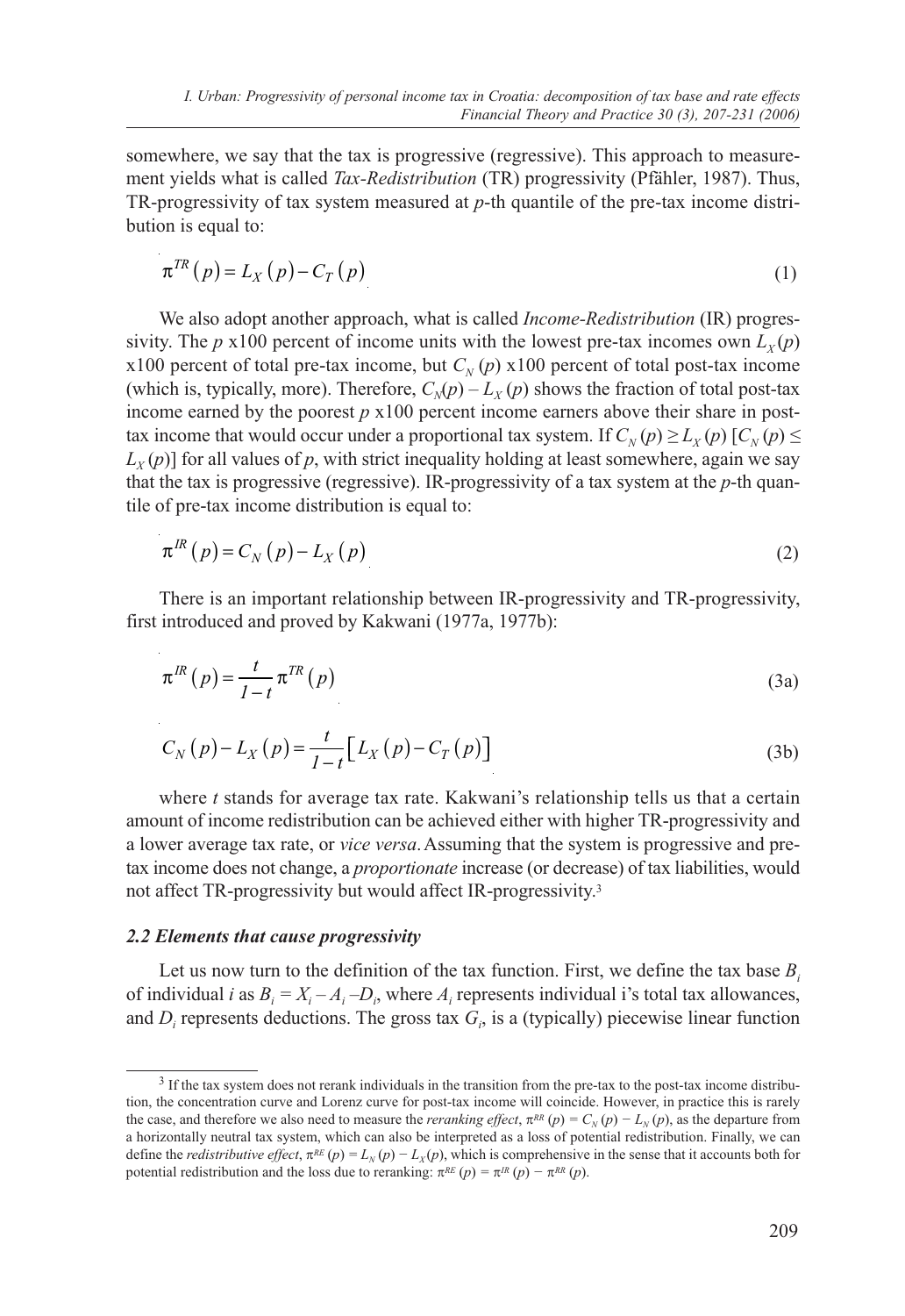of the tax base (though not so in Germany). The net tax  $T_i$ , is obtained as  $G_i - C_i$ , where *Ci* denotes the tax credits of individual *i*. Allowances (A) include basic allowance and additional allowances given according to the family-related or age-related characteristics of the taxpayer; in some countries they are also called 'basic personal exemptions'. Deductions (D) include proportionate deductions of income and expenditure-related items, such as mortgage interest payments, insurances, charities, etc.

Analogously to IR-progressivity, we may define four different IR-effects, one for each of the above-mentioned elements:

a) the *IR-progressivity of allowances*,  $\pi$ <sub>4</sub> (*p*), measures disproportionality between the tax base *X-A* that would occur if only allowances existed (i.e. in the absence of deductions), and pre-tax income, *X*:

$$
\pi_A(p) = C_{X-A}(p) - L_X(p) = \frac{a}{1-a} \Big[ L_X(p) - C_A(p) \Big] \tag{4}
$$

b) the *IR-progressivity of deductions*,  $\pi$ <sub>*p</sub>*(*p*), measures disproportionality between the</sub> tax base *X-D* that would occur if only deductions existed, and pre-tax income *X*:

$$
\pi_{D}(p) = C_{X-D}(p) - L_{X}(p) = \frac{d}{1-d} [L_{X}(p) - C_{D}(p)]
$$
\n(5)

c) the *IR-progressivity of the rate structure*,  $\pi$ <sub>*R*</sub> (*p*), measures disproportionality between the actual tax base, reduced by gross tax (*X-A-D-G*), and tax base (*X-A-D*) itself:

$$
\pi_R(p) = C_{X-A-D-G}(p) - C_{X-A-D}(p) \equiv \frac{g}{1-a-d-g} \Big[ C_{X-A-D}(p) - C_G(p) \Big] \tag{6}
$$

d) the *IR-progressivity of tax credits*,  $\pi_c(p)$ , measures disproportionality between pretax income augmented by tax credits  $(X+C)$  and pre-tax income itself  $(X)$ :

$$
\pi_C(p) = -C_{X+C}(p) + L_X(p) \equiv \frac{c}{1+c} \Big[ L_X(p) - C_C(p) \Big]
$$
\n(7)

Based on principles laid down by Pfähler (1990), Lambert (2001) developed a methodology for breaking down TR- and IR-progressivity into components that explain the contributions of the rate schedule, allowances and deductions to overall progressivity. In this paper the decomposition of IR-progressivity will be used, extended to cover also tax credits. The decomposition formula is a weighted average of the progressivity terms defined above: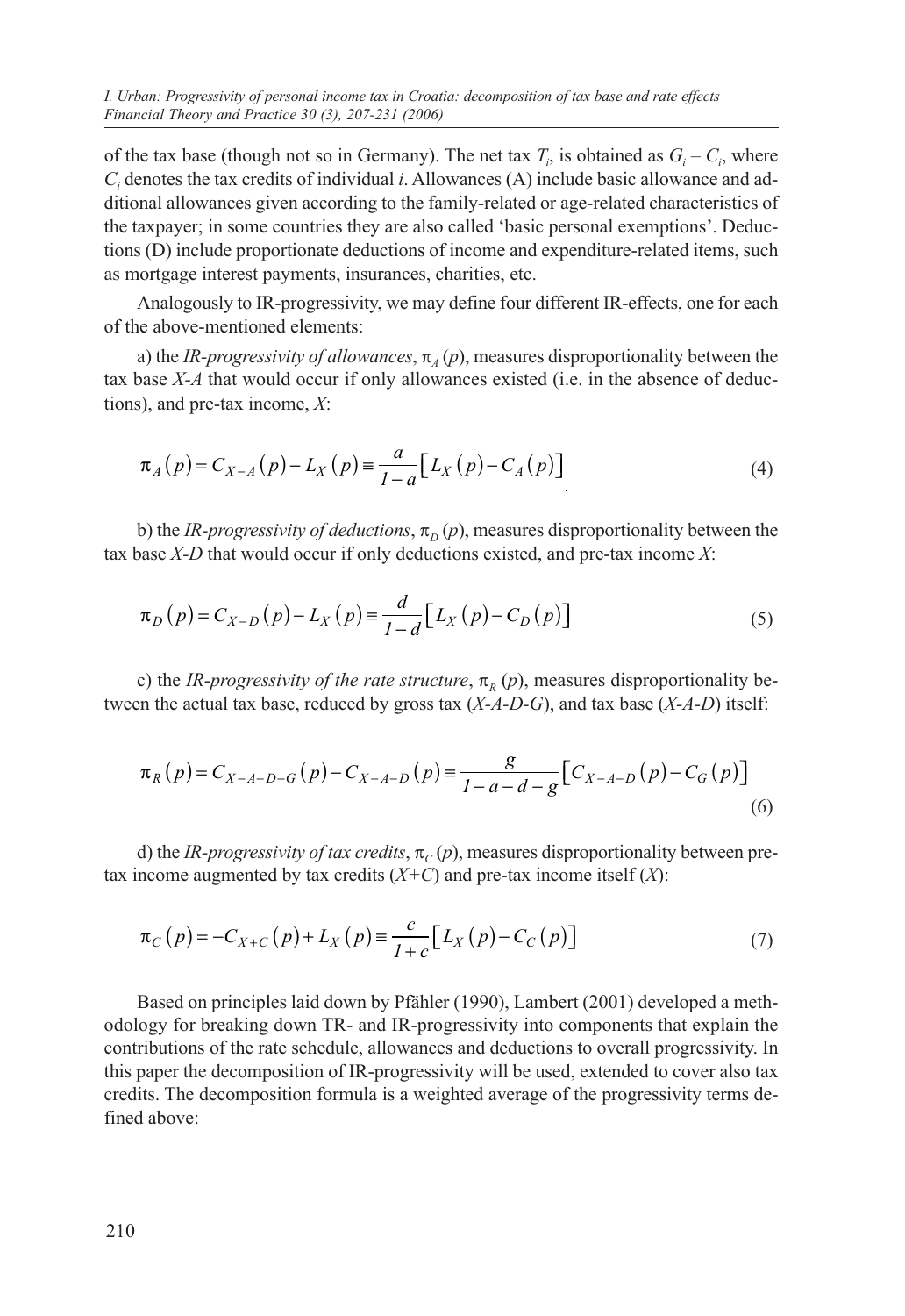$$
\pi^{IR}(p) = \frac{g}{1 - g + c} \left[ \frac{b - g}{g} \pi_R(p) - \frac{1 - a}{b} \pi_A(p) - \frac{1 - d}{b} \pi_D(p) \right] - \frac{1 + c}{1 - g + c} \pi_C(p)
$$
\n(8)

where *g, a, d, c* and *b* are respectively the shares of gross tax, allowances, deductions, tax credits and the tax base in total pre-tax income *X*.4 For practical reasons, the terms  $\pi_A(p)$ , and  $\pi_C(p)$ , are replaced (in Lambert (2001), followed also by Wagstaff and van Doorslaer (2001) by their negative counterparts,  $\rho_A(p) = -\pi_A(p)$  and  $\rho_C(p) = -\pi_C(p)$ (*p*) which are respectively called "regressivities" of allowances and tax credits. Here we do the same, and (8) becomes:

$$
\pi^{IR}(p) = \frac{g}{1-g+c} \left[ \frac{b-g}{g} \pi_R(p) + \frac{1-a}{b} \rho_A(p) - \frac{1-d}{b} \pi_D(p) \right] + \frac{1+c}{1-g+c} \rho_C(p)
$$
\n(8b)

The first term on the right hand side of (8b) presents the contribution to IR-progressivity of the gross tax liability, whereas the second term reveals the portion of progressivity attributable to tax credits. Although they are obvious from equation (8b), for easier reference later we will now identify the following quantile measures, to describe the contributions of the following four elements to overall IR-progressivity: the rate structure effect, the allowance effect, the deductions effect, and the tax credit effect (9):

$$
E_R^R(p) = \frac{g}{1 - g + c} \frac{b - g}{g} \pi_R(p), \ E_A^R(p) = \frac{g}{1 - g + c} \frac{1 - a}{b} \rho_A(p),
$$
  

$$
E_D^R(p) = -\frac{g}{1 - g + c} \frac{1 - d}{b} \pi_D(p), \ E_C^R(p) = \frac{1 + c}{1 - g + c} \rho_C(p)
$$
 (9)

#### *2.3 Inequality indices*

So far, we have measured progressivity effects as distances between relevant Lorenz and concentration curves at different quantiles of the income distribution. To obtain aggregate measures of progressivity, these distances can be summed up using any desired weighting scheme. One such scheme, *w* (*p*), gives different weights to distances occurring at different quantiles of the distribution, thus expressing the ethical attitudes of the observer. This type of scheme, first proposed by Mehran (1976), gives us a family of linear inequality indices, I:

$$
I_X = \int_0^1 \left[ p - L_X(p) \right] w(p) \, dp \tag{10}
$$

<sup>&</sup>lt;sup>4</sup> Note that the average net tax rate, *t*, is equal to  $t = g - c$ . Throughout the text the term "average tax rate" is synonymous with "average net tax rate".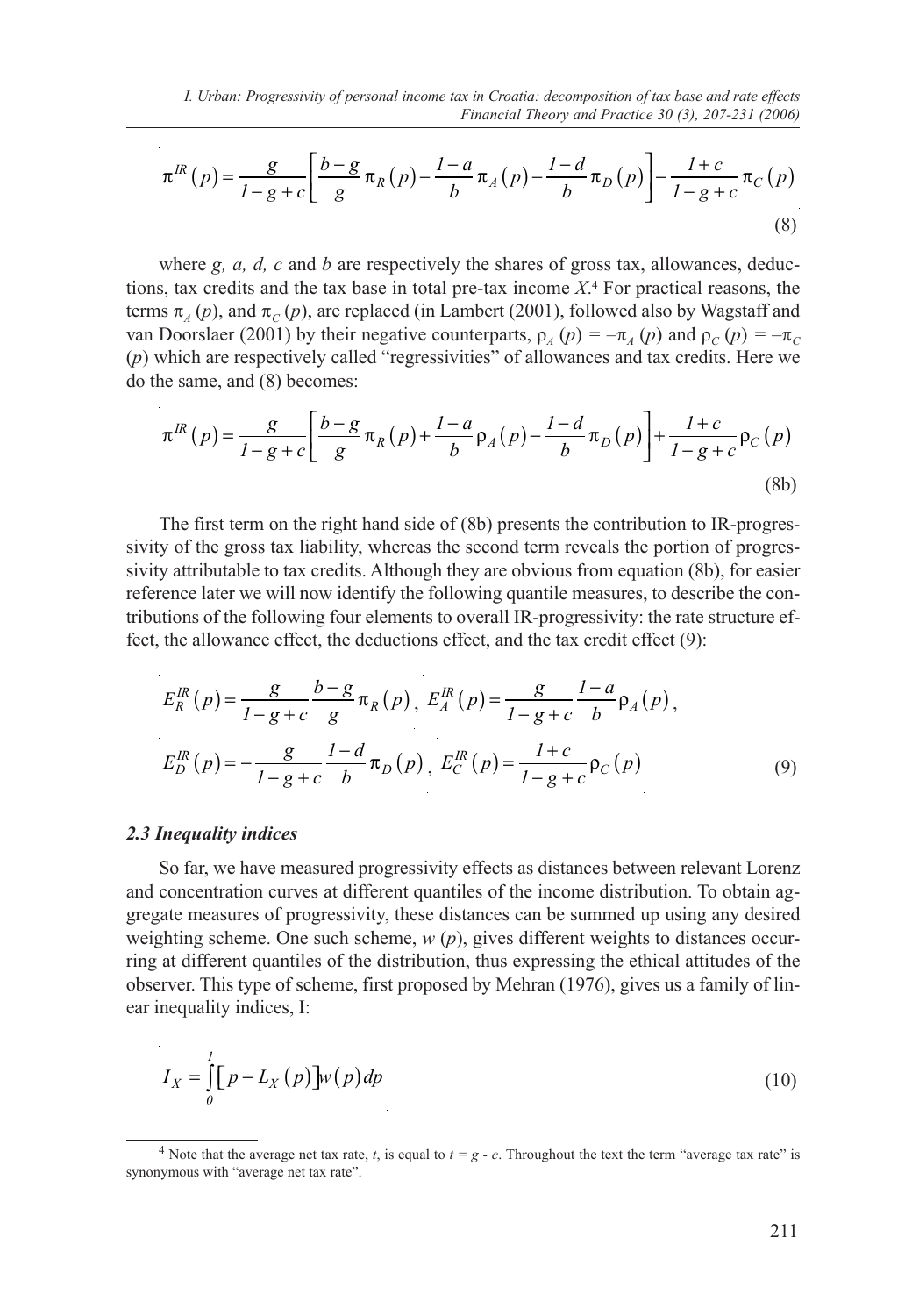*I. Urban: Progressivity of personal income tax in Croatia: decomposition of tax base and rate effects Financial Theory and Practice 30 (3), 207-231 (2006)*

The index in (10) represents inequality of pre-tax income. However, the term  $p - L_X$ (*p*) in (10) can be replaced by any one of the rank differences mentioned above. In the analysis that follows, we concentrate on one special case, that of the so-called single parameter Gini indices of inequality by Donaldson and Weymark (1980), for which the weights are defined as follows:

$$
w(p) = \kappa(p, v) = v(v - 1)(1 - p)^{(v - 2)}
$$
\n(11)

where  $v \ge 1$ . These weights are illustrated in Figure 1 for several values of the ethical parameter ν Observe several cases:

a)  $v = 1 \rightarrow \kappa(p, v) = 0$  for every  $p \rightarrow I_x = 0 \rightarrow$  no inequality is observed, whatever the distribution of incomes.

b)  $v = 2 \rightarrow \kappa(p, v) = 2$  for every  $p \rightarrow I_x = G_x$ , where  $G_x$  represents the standard Gini coefficient.

c)  $1 < v < 2 \rightarrow \kappa(p, v)$  is increasing in p, giving larger ethical weights to equality deficits felt at higher *p*s.

d)  $v > 2 \rightarrow \kappa(p, v)$  is decreasing in p, thus giving larger ethical weights to equality deficits felt at lower *p*s.

Our single parameter measure of inequality, or S-Gini coefficient for pre-tax income, is defined as follows:

$$
G_X(\mathbf{v}) = \int_0^1 \left[ p - L_X(p) \right] \mathbf{k}(p, \mathbf{v}) dp \tag{12}
$$

Analogously to (12), from (1) and (2) we obtain the indices of TR- and IR-progressivity:

$$
\pi^{TR}(v) = \int_{0}^{1} [L_{X}(p) - C_{T}(p)] \kappa(p, v) dp, \ \pi^{IR}(v) = \int_{0}^{1} [C_{N}(p) - L_{X}(p)] \kappa(p, v) dp
$$
\n(13)

Similarly, from (9) indices of the rate structure effect,  $E_R^{IR}(\mathbf{v})$ , the allowance effect,  $E_A^{IR}$ (v), deductions effect,  $E_D^{\prime R}(v)$  and tax credit effect,  $E_C^{\prime R}(v)$ , are obtained. Henceforth, we refer to all of these indices, which are based upon the S-Gini index of income inequality, as S-indices (of progressivity and its components).5

<sup>5</sup> Duclos and Tabi (1995) apply S-Gini indices for measuring distribution and redistribution of income in Canada.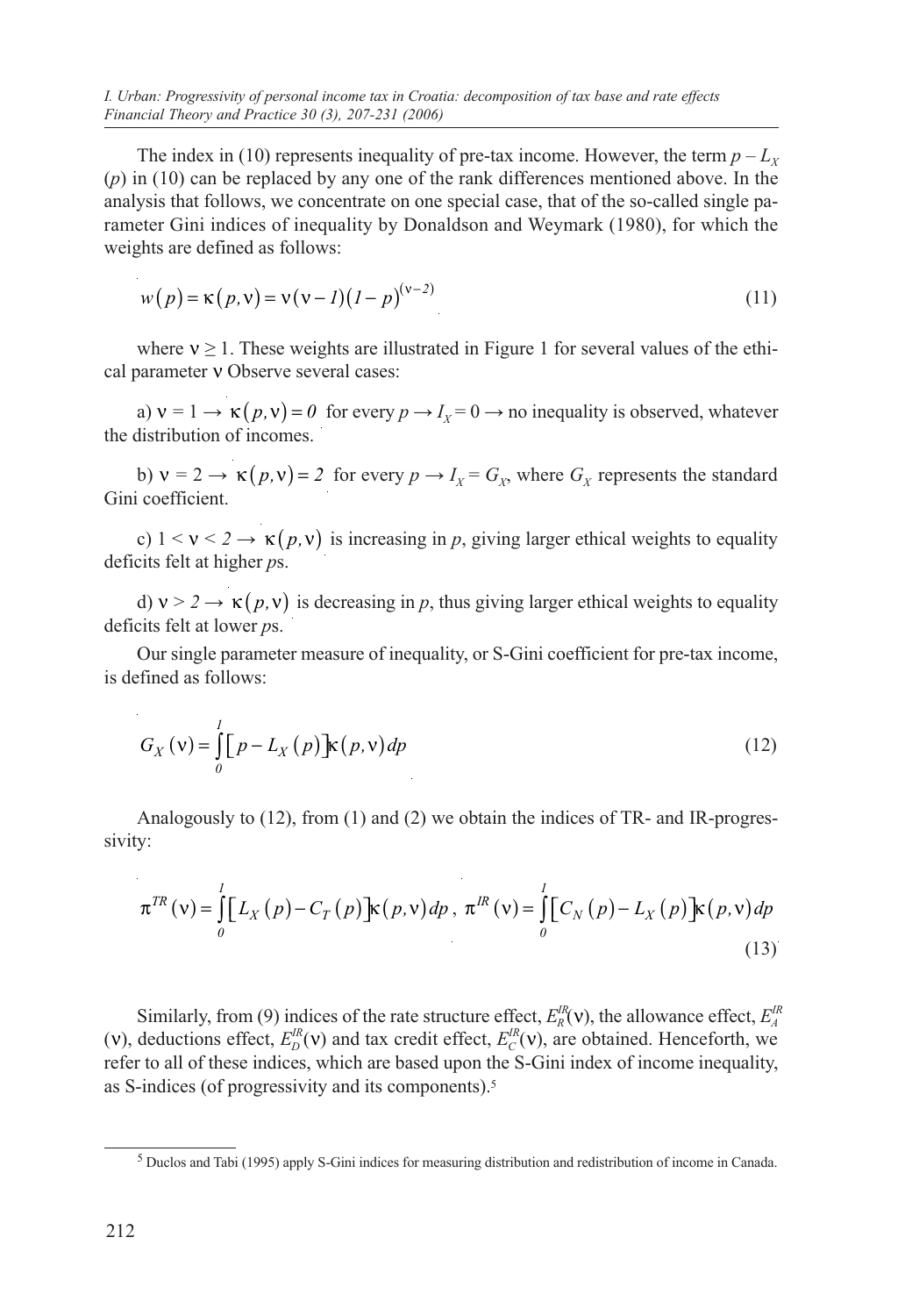

*Figure 1 Weights for calculation of single-parameter indices*

In the introduction it was said that progressivity is related to social welfare. Here we show that a progressive tax delivers more social welfare than an equal-yield proportionate tax; or put differently, the progressive tax can collect more revenue for identical social welfare than a proportionate tax. Denote with  $W_X$ ,  $W_N$ ,  $W_N^{P,ETY}$  and  $W_N^{P,ESW}$  the social welfare $6$  values associated with the pre-tax income distribution, post-tax income distribution, distribution of income after the equal-yield proportional income tax and distribution of income after the proportional income tax that yields the same social welfare as actual post-tax income distribution.

$$
W_X = \mu \left[ I - G_X \right], W_N = \mu (1 - t) \left[ I - G_N \right],
$$
  
\n
$$
W_N^{P, ETY} = \mu (1 - t) \left[ I - G_X \right], W_N^{P, ESW} = \mu \left( I - t^{P, ESW} \right) \left[ I - G_X \right]
$$
\n(14)

where  $\mu$  is the mean pre-tax income, *t* is actual average tax rate and  $t^{P, \text{ESW}}$  is proportional tax rate that would achieve the same social welfare as the actual post-tax income distribution. It can be seen (Lambert, 2001, and similarly in Duclos et al., 2003) that:

$$
W_N - W_N^{P,ETY} = \mu (I - t) \pi^{IR}
$$
\n<sup>(15)</sup>

Thus, if income tax is progressive  $(\pi^{IR} > 0)$ , it will cause a smaller reduction of social welfare in the transition from pre-tax to post-tax income than an equal-yield proportional tax. We can express this welfare premium more suitably in terms of  $W_N^{P, ETY}$ , and obtain the Blackorby-Donaldson index of inequality?:

<sup>6</sup> See Appendix B on measurement of social welfare.

<sup>7</sup> Blackorby and Donaldson (1984).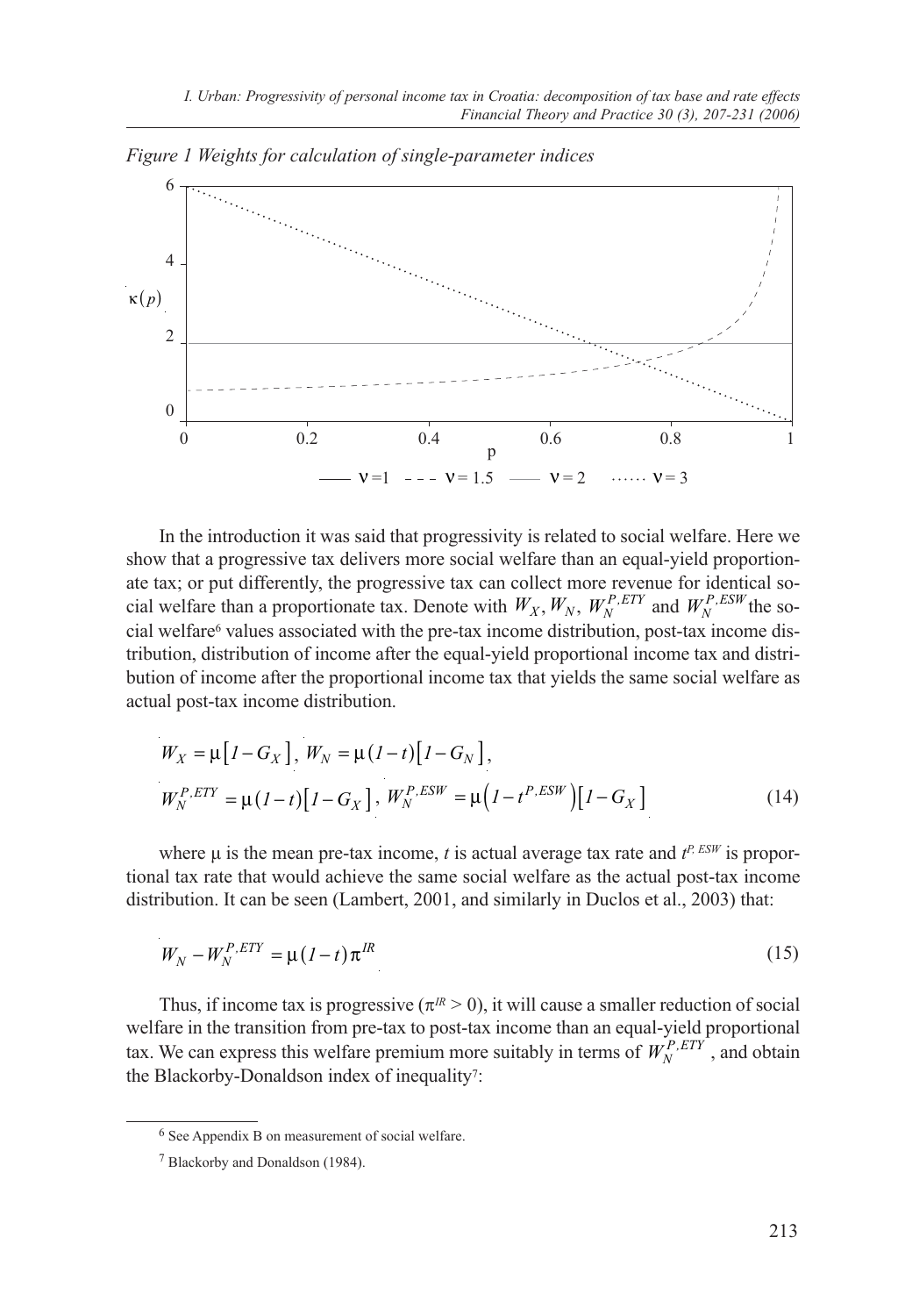$$
\pi^{BD} = \frac{W_N - W_N^{P, ETY}}{W_N^{P, ETY}} = \frac{\pi^{IR}}{I - G_X}
$$
\n(16)

Similarly, from (14) we can obtain an index of tax revenue premium<sup>8</sup> ( $\pi^{TRP}$ ) that shows us, in terms of pre-tax income, how much more tax revenue can be collected due to progressivity compared to an identical-welfare proportional tax:

$$
\boldsymbol{\pi}^{TRP} = t - t^{P,ESW} = \frac{(1-t)\boldsymbol{\pi}^{IR}}{1 - G_X} \tag{17}
$$

### **3 Analysis**

# *3.1 Personal income tax in Croatia*

New PIT legislation that replaced the system inherited from the ex-socialist state was introduced in 1994. The tax schedule consisted of two brackets, and the corresponding rates were 20% and 35%. Taxable income included wages and salaries, pensions, income from self-employment and rents. In 2001 there came several major changes: a) dividends were included into taxable income9; b) the use of separate schedules for some sorts of income was allowed; c) a number of deductions and special allowances were introduced for certain groups of taxpayers. The tax schedule was also changed, to contain three brackets, with corresponding tax rates of 15%, 25% and 35%. In 2003 new reliefs were introduced, together with a fourth bracket with a rate of 45%. More detailed description of the system is given in Table 1.

Personal allowances consist of a basic allowance (BA), and an additional allowance for dependents (DA). Throughout the whole period, BA grew faster than average income, and dependent allowance factors<sup>10</sup> were also increased. A specific characteristic of the PIT system in all years is that for pensioners a separate basic allowance was set, at a level almost twice as high as that of the general BA. The consequence is that only one in ten pensioners actually pay PIT; pensioners made up 33% (40%) of the whole population of PIT payers in 1997 (2004). Whereas they held 19% (27%) of total income, they contributed less than 2% of the total tax revenue in both years. Because of this dual treatment of taxpayers, and since a significant increase in the number of pensioners occurred over the period due to early retirement, it was decided to perform separate analyses for two samples: one excluding pensioners, and another in which all taxpayers are covered.

<sup>8</sup> Created for purposes of subsequent analysis in this paper.

<sup>9</sup> Dividends are excluded from taxation by the Law from 2005.

<sup>10</sup> DA=*k*\*BA, where *k* is the so-called 'dependent allowance factor'. The value of *k* depends on the number of children and other dependent members of the family.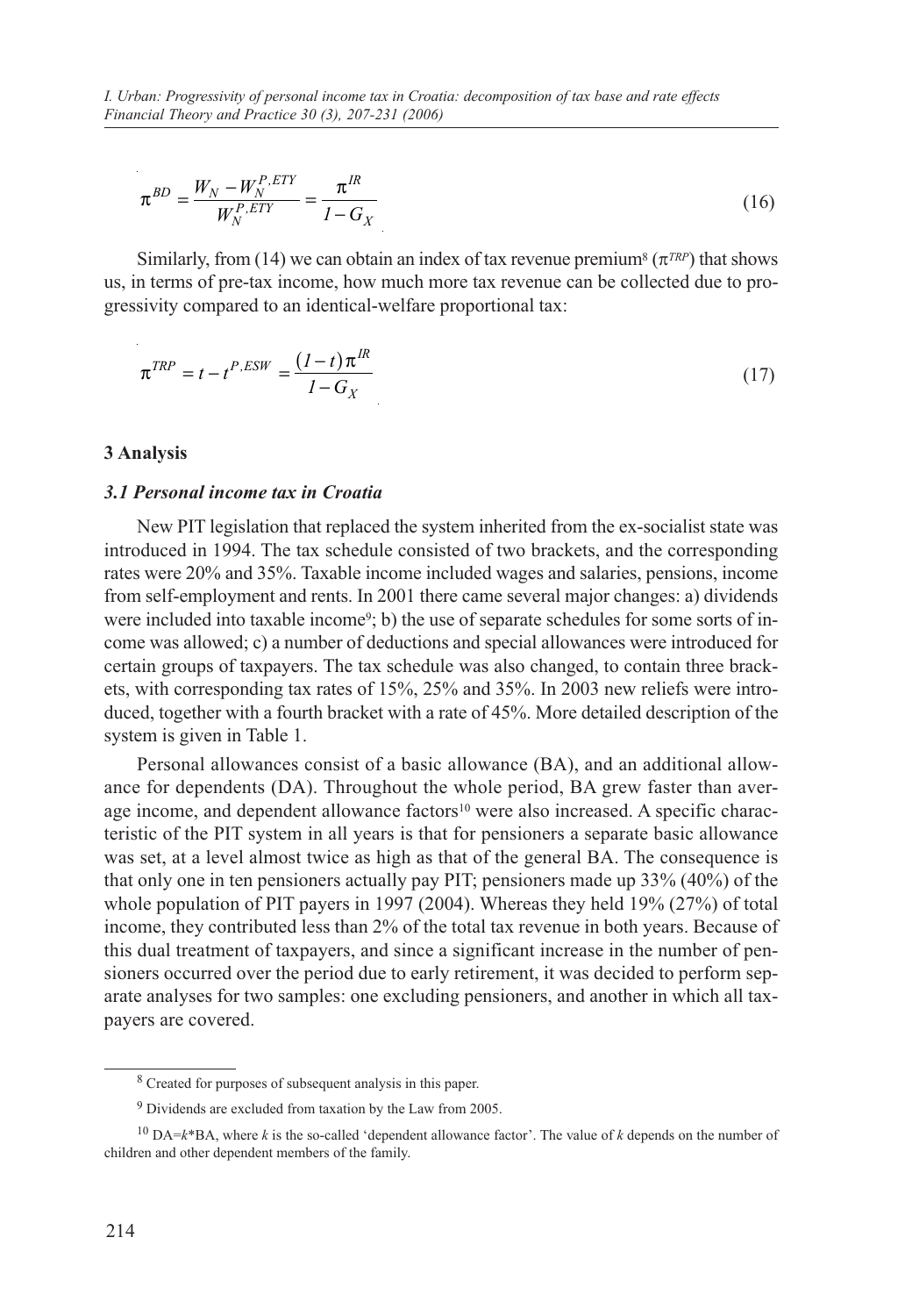In the following analysis, under the term allowances (A) we consider the sum of BA and DA. Obligatory contributions to the social security funds are not a part of income subject to taxation, and therefore they were not analyzed. Deductions (D) capture all other reliefs that reduce the tax base, shown in Table 1 under "other allowances and deductions" and "standardized costs". Among tax credits (C), there was only one such relief, in 2004, but it was negligible in amount. The tax unit is the individual. For purposes of comparability across years, income from dividends has been excluded from the analysis.11

# *Table 1 Basics of PIT system in Croatia*

| Personal allowance                                                                                         |  |  |  |  |  |  |
|------------------------------------------------------------------------------------------------------------|--|--|--|--|--|--|
| 1997                                                                                                       |  |  |  |  |  |  |
| Basic: 9,600 kuna (all except pensioners); 24,000 kuna (pensioners)<br>$\mathbf{1}$                        |  |  |  |  |  |  |
| For dependents: 2,900 kuna (one child); 6,700 kuna (two children); etc.<br>$\overline{2}$                  |  |  |  |  |  |  |
| 2004                                                                                                       |  |  |  |  |  |  |
| $\mathbf{1}$<br>Basic: 18,000 kuna (all except pensioners); 30,600 kuna (pensioners)                       |  |  |  |  |  |  |
| For dependents: 7,560 kuna (one child); 18,180 kuna (two children); etc.<br>$\overline{c}$                 |  |  |  |  |  |  |
| Other allowances and deductions                                                                            |  |  |  |  |  |  |
| 1997                                                                                                       |  |  |  |  |  |  |
| none                                                                                                       |  |  |  |  |  |  |
| 2004                                                                                                       |  |  |  |  |  |  |
| Premiums for life-, additional health- and voluntary pension insurance (up to 12,600 kuna)<br>$\mathbf{1}$ |  |  |  |  |  |  |
| Exemption for persons who carry out an artistic or cultural activity (up to 20,000 kuna)<br>2              |  |  |  |  |  |  |
| Additional personal allowance for people living in ASNC <sup>a</sup> (15,000-30,000 kuna)<br>3             |  |  |  |  |  |  |
| Exemption for self-employed who live in ASNC (25%, 50% or 75% of pre-tax income)<br>4                      |  |  |  |  |  |  |
| Employment incentives – wages of newly employed workers and apprentices<br>5                               |  |  |  |  |  |  |
| (limited by income)                                                                                        |  |  |  |  |  |  |
| Expenditures for research and development (limited by income)<br>6                                         |  |  |  |  |  |  |
| Outlays made for education and skill-development of employees (limited by income)<br>7                     |  |  |  |  |  |  |
| Accelerated depreciation (limited by income)<br>8                                                          |  |  |  |  |  |  |
| Health protection and medical treatment outlays; health insurance (up to 12,000 kuna)<br>9                 |  |  |  |  |  |  |
| Dwelling acquisition or improvement costs; paid rent and mortgage (up to 12,000 kuna)<br>10                |  |  |  |  |  |  |
| Gifts for cultural, educational, humanitarian and other purposes (up to 2% of total revenue)<br>11         |  |  |  |  |  |  |
| Standardized costs                                                                                         |  |  |  |  |  |  |
| 1997                                                                                                       |  |  |  |  |  |  |
| Rental income: 30-50% of receipts<br>1                                                                     |  |  |  |  |  |  |
| 2004                                                                                                       |  |  |  |  |  |  |

1 Rental income: 30-50% of receipts

2 Income from part-time and contractual work: 25-55% of receipts

<sup>&</sup>lt;sup>11</sup> Dividends make about 2% of total pre-tax income in 2004, belonging exclusively to 10% top incomeearners.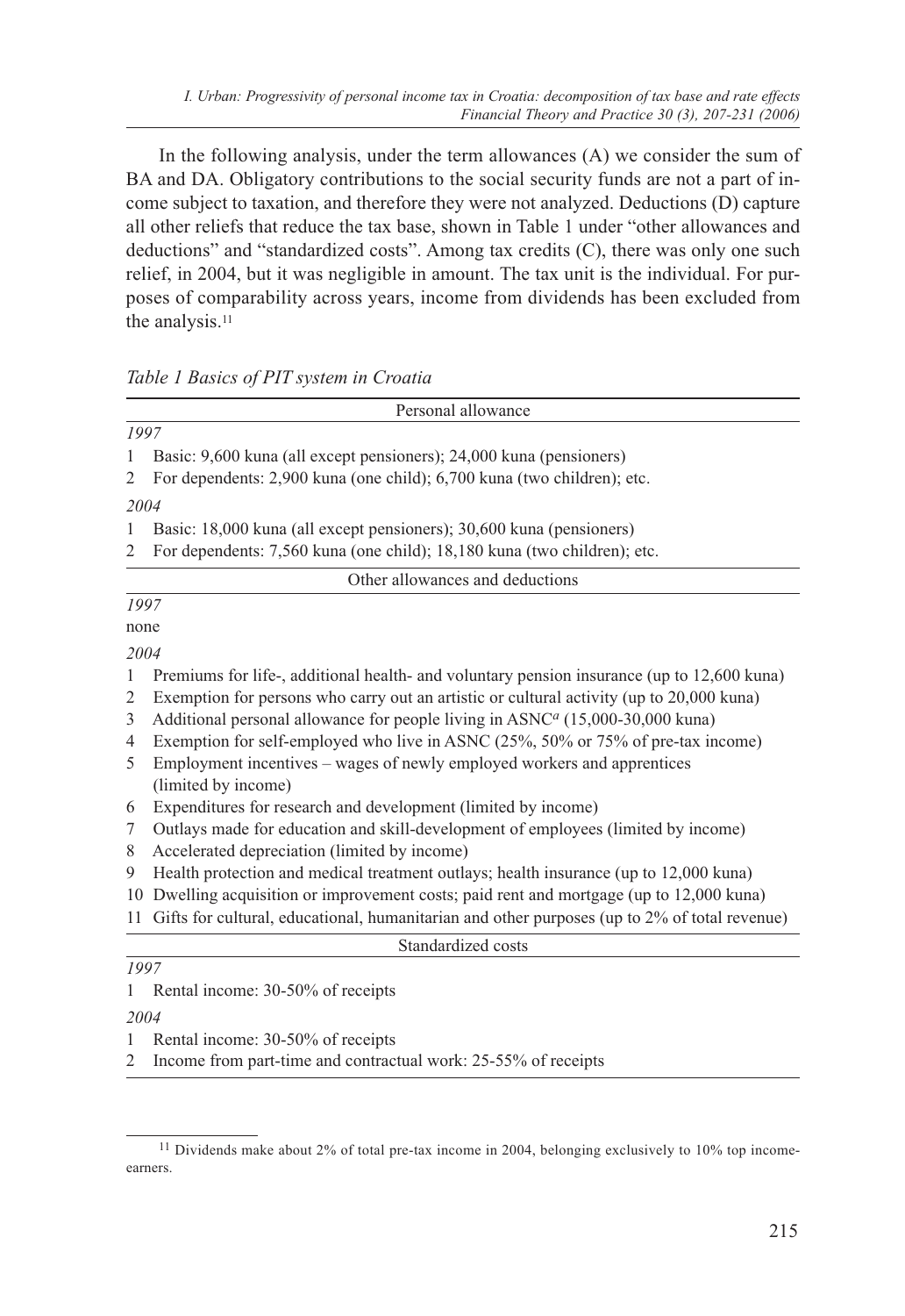*I. Urban: Progressivity of personal income tax in Croatia: decomposition of tax base and rate effects Financial Theory and Practice 30 (3), 207-231 (2006)*

|   | Standard tax schedule                                                                |
|---|--------------------------------------------------------------------------------------|
|   | 1997                                                                                 |
|   | 0-28,800 kuna: $20\%$ ; $>28,800$ kuna: 35%                                          |
|   | 2004                                                                                 |
|   | 0-36,000 kuna: 15%; 36,000-81,000 kuna: 25%; 81,000-252,000: 35%; >252,000 kuna: 45% |
|   | Special tax schedules <sup>b</sup>                                                   |
|   | 1997                                                                                 |
|   | none                                                                                 |
|   | 2004                                                                                 |
| 1 | Rental income: 15%                                                                   |
| 2 | Income from part-time and contractual work: 35%                                      |
| 3 | Royalties and income from sale of real estates: 35%                                  |
| 4 | Dividends: 15%                                                                       |
|   | Tax credits                                                                          |
|   | 1997                                                                                 |
|   | none                                                                                 |
|   | 2004                                                                                 |
|   | Tax credits for war veterans                                                         |

*a ASNC – the areas of special national concern b Final withholding*

#### *3.2 Data*

As part of a research project on redistributional aspects of the Croatian personal income tax and social security contributions, databases for personal income in 1997-2004 have been compiled.<sup>12</sup> They are 4.3-5% representative samples from the respective populations of PIT payers, containing, for each taxpayer: gross income by source, social security contributions paid by the employee, personal income tax paid, and the amounts of allowances and deductions. The following analysis draws upon these databases, which, after (before) exclusion of pensioners, contained data for 68,552 (102,555) and 71,421 (119,344) taxpayers in 1997 and 2004, respectively.

#### *3.3 Progressivity and redistributive effect*

Figure 2 shows TR- and IR-progressivity measures for Croatian PIT in 1997 and 2004, estimated at each percentile.13 Comparing the two figures, we observe opposing trends: while TR-progressivity is higher in 2004 for all quantiles above  $p=0.25$ , IR-progressivity is higher in 1997, for all  $p<0.92$ .

<sup>&</sup>lt;sup>12</sup> These micro data were compiled with the permission, help and support of the Tax Administration.

<sup>&</sup>lt;sup>13</sup> Priority in presentation of results is given to the reduced sample (without pensioners), but a short comparison with the results obtained for the full sample is given at the end of this section.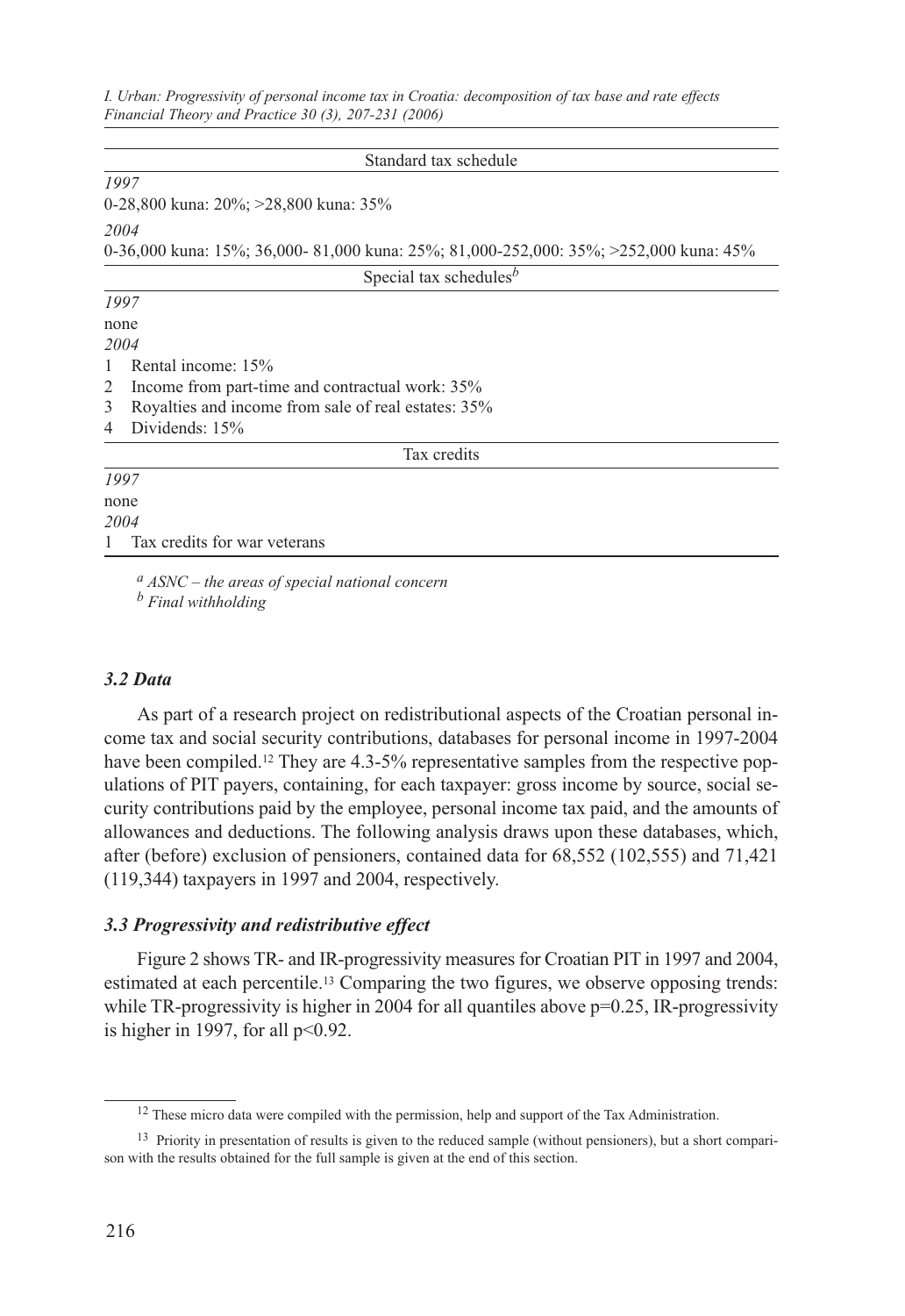

*Figure 2 TR-progressivity and IR-progressivity by percentile*

What do the progressivity curves for 1997 and 2004 tell us? In the case of TR-progressivity, if the tax were proportional, the progressivity curve would coincide with the *x*-axis, because each quantile's share in total tax would be equal to its share in pre-tax income. However, when the tax is progressive, the progressivity curve lies above the *x*axis. In 1997, for example, TR-progressivity at  $p=0.8$  is equal to 0.187. If the share of the poorest 80% taxpayers in total pre-tax income were *s*%, under the proportional system they would pay *s*% of total tax; instead, they pay (*s*–18.7)% of total tax. Progressivity elements of the PIT system thus *shifted* 18.7% of the total PIT burden from the poorest 80% taxpayers onto the shoulders of the richest 20%.14 The difference between 2004 and 1997 TR-progressivity equals, for example, 0.093 at *p*=0.95. It means that in 2004 the poorest 95% taxpayers shifted 9.3% of total PIT (of that year) *more* than in 1997 to the richest 5%. On the other hand, IR-progressivity tells us how a departure from proportionality in taxation affects distribution of post-tax income. Again, if tax is progressive, the IR-progressivity curve will lie above the *x*-axis. For example, in 1997 (2004), IR-progressivity at *p*=0.5 amounted to 0.021 (0.017). This means that the poorest half of taxpayers receive 2.1% (1.7%) more total post-tax income than they would receive under proportional taxation.

As equations (3a) and (3b) show, the two measures of progressivity are connected through the average tax rate. Increased concentration of taxes compared to pre-tax income (measured by TR-progressivity) could not compensate for a large decrease of the average tax rate over the period and bring the redistributive effect (measured by IR-progressivity) in 2004 to the level from 1997. The average tax rate, as can be seen from Table 215, fell by one third over the period. The reasons are twofold; one is the declining share of the tax

<sup>&</sup>lt;sup>14</sup> Quantile  $p^*$ , at which TR-progressivity reaches the maximum, divides the taxpayers into two groups: those whose rank is  $p < p^*$  pay less than the average tax rate, and those whose rank is  $p > p^*$  pay more than the average tax rate. The value of *p\** increased from 0.82 in 1997 to 0.86 in 2004.

<sup>15</sup> Appendix C summarizes basic descriptive statistics of income, allowances and tax.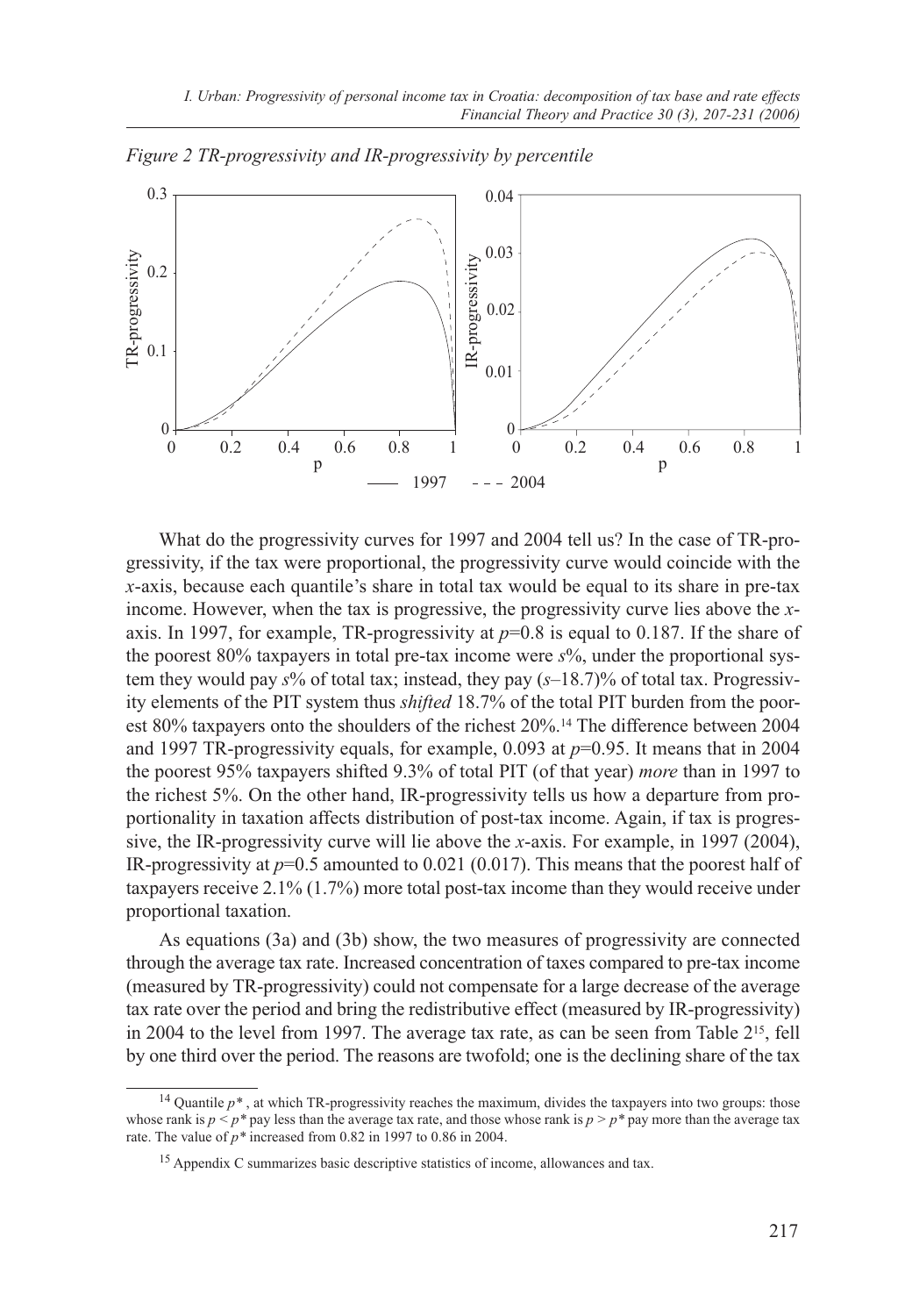base in pre-tax income, due to increasing allowances and deductions, and the other, the declining tax-to-base ratio that stems from changes in marginal tax rates and definitions of tax brackets (see further for more details).

|                                                |                 | 1997                         |                 | 2004                         |
|------------------------------------------------|-----------------|------------------------------|-----------------|------------------------------|
|                                                | Whole<br>sample | Sample without<br>pensioners | Whole<br>sample | Sample without<br>pensioners |
| Share in pre-tax income                        |                 |                              |                 |                              |
| allowance (a)                                  | 46.1            | 36.9                         | 54.3            | 44.3                         |
| deductions (d)                                 | 0.4             | 0.3                          | 5.1             | 6.2                          |
| tax credits (c)                                |                 |                              | 0.0             | 0.0                          |
| tax base(b)                                    | 53.5            | 62.7                         | 40.6            | 49.5                         |
| net tax $(t)$                                  | 12.3            | 14.8                         | 8.2             | 10.2                         |
| t/b                                            | 23.0            | 23.6                         | 20.1            | 20.6                         |
| Gini / concentration coefficients <sup>a</sup> |                 |                              |                 |                              |
| pre-tax income $(G_x)$                         | 0.440           | 0.414                        | 0.454           | 0.429                        |
| post-tax income $(G_{N})$                      | 0.402           | 0.378                        | 0.424           | 0.398                        |
| allowance $(C_{\lambda})$                      | 0.160           | 0.154                        | 0.220           | 0.198                        |
| deductions $(C_{\rm D})$                       | 0.578           | 0.494                        | 0.634           | 0.499                        |
| tax base $(C_R)$                               | 0.681           | 0.566                        | 0.744           | 0.626                        |
| gross tax $(C_G)$                              | 0.718           | 0.621                        | 0.791           | 0.701                        |
| tax credit $(C_c)$                             |                 |                              | 0.886           | 0.877                        |
| net tax $(C_{\tau})$                           | 0.718           | 0.621                        | 0.791           | 0.701                        |

*Table 2 PIT elements – shares in pre-tax income and concentrations*

*a These are regular Gini and concentration coefficients; they are equivalent to S-Gini indices of inequality and concentration for* ν *=* 2*.*

Table 3 shows the global S-indices of IR- and TR-progressivity obtained for ν-values ranging from 1.1 to 5. For all  $v \ge 1.5$ , IR-progressivity dominates in 1997, and for all v TR-progressivity is larger in 2004. IR-progressivity is higher in 2004 for  $v = 1.1$ , but the difference is not significant at the 5% level ( $\alpha$  = 0.05).<sup>16, 17</sup>

Table 4 presents S-Gini indices of pre-tax income,  $G_Y(v)$ , which show that income inequality has unambiguously grown over the period.18 Blackorby-Donaldson indices show that the inequality-reducing power of the PIT system has weakened. These indices can be interpreted in the following way: for example, in 1997 the index for SDM with  $v = 2$  tells

<sup>&</sup>lt;sup>16</sup> Bootstrap methodology described in Anderson et al (2003) is used to test statistical significance of the results. See Appendix B for details about this.

<sup>&</sup>lt;sup>17</sup> Reranking is relatively small in both year and reaches about 2% of IR-progressivity for a wide range of values of the ethical parameter.

<sup>&</sup>lt;sup>18</sup> For more on income inequality in Croatia, see Nestić (2005) and Čok and Urban (2006).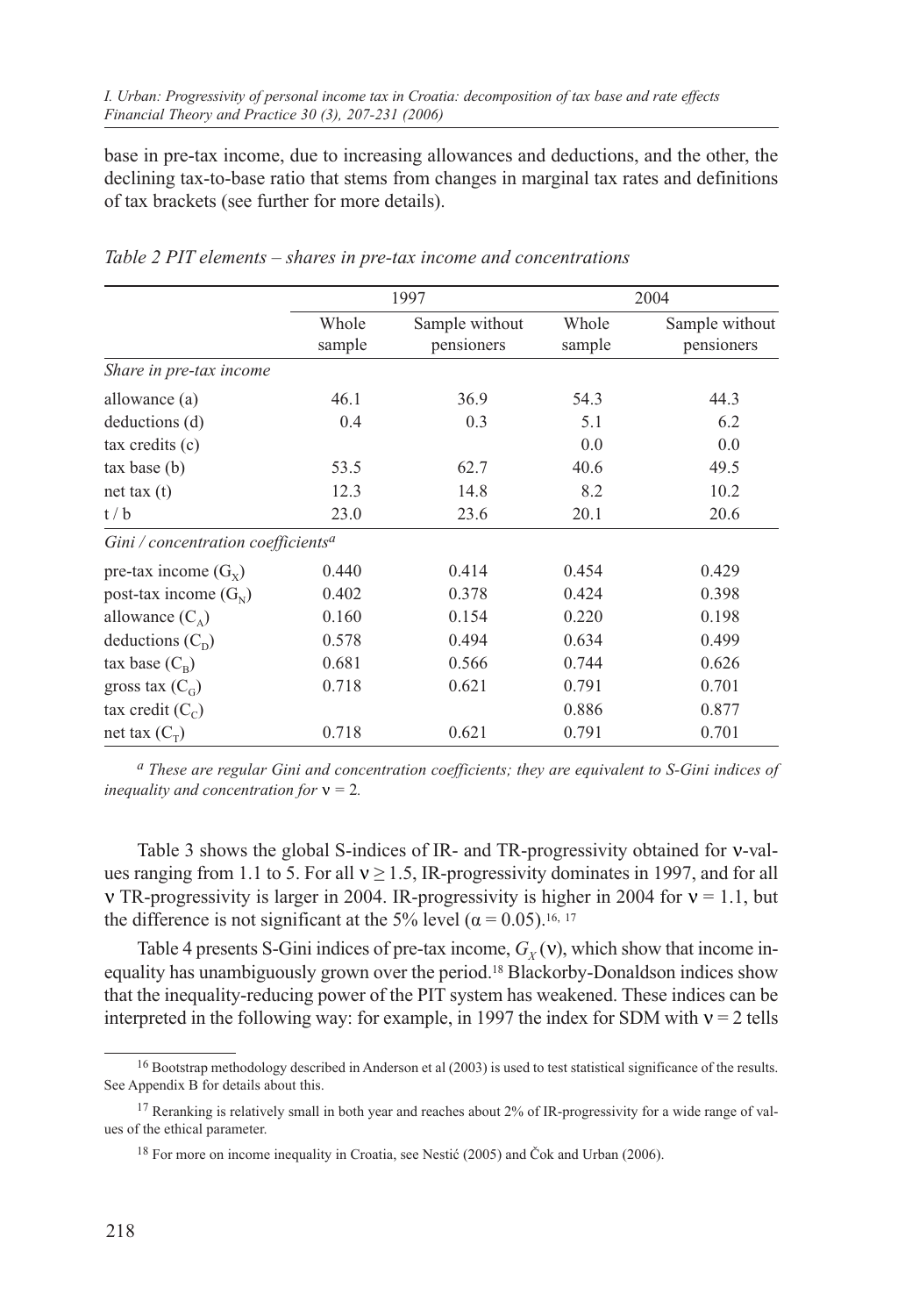us that the actual system, due to its IR-progressivity, enabled 6.2% more (post-tax) welfare than an equal-yield proportional tax. We can see that this 'welfare premium from progression' rises as the ethical parameter is increased. Looked at from a different angle, for the same after-tax welfare, the progressive tax system enables a higher tax revenue than the proportional system. For example, ask the following question: If SDM with  $v = 2$  in 1997 wanted to apply proportionate tax and achieve same post-tax social welfare as the actual, what would be the tax rate? The answer is: 100% x [actual average tax rate *minus*  $\pi^{TRP}(2)$ ] = 14.8% - 5.2% = 9.6%.

|     |        | $\pi^{IR}(v)$ |                                          |        | $\pi^{TR}(v)$ |                                                       |
|-----|--------|---------------|------------------------------------------|--------|---------------|-------------------------------------------------------|
| v   | 1997   | 2004          | difference <sup>a</sup><br>$(2004-1997)$ | 1997   | 2004          | difference <sup><math>a</math></sup><br>$(2004-1997)$ |
| 1.1 | 0.0101 | 0.0105        | 0.0004                                   | 0.0585 | 0.0925        | $0.0340*$                                             |
| 1.5 | 0.0294 | 0.0271        | $-0.0023*$                               | 0.1695 | 0.2397        | $0.0702*$                                             |
| 2.0 | 0.0361 | 0.0309        | $-0.0052*$                               | 0.2082 | 0.2726        | $0.0644*$                                             |
| 3.0 | 0.0370 | 0.0291        | $-0.0079*$                               | 0.2134 | 0.2567        | $0.0433*$                                             |
| 5.0 | 0.0319 | 0.0227        | $-0.0092*$                               | 0.1838 | 0.2004        | $0.0166*$                                             |

*Table 3 Indices of IR- and TR-progressivity*

*a* Differences significant at the 5% level ( $\alpha$  = 0.05) are indicated by  $*$ .

|     | $G_{Y}(v)$ |        | $\pi^{BD}$ (v) |        | $\pi^{TRP}(\nu)$ |        |
|-----|------------|--------|----------------|--------|------------------|--------|
| v   | 1997       | 2004   | 1997           | 2004   | 1997             | 2004   |
| 1.1 | 0.0794     | 0.0853 | 0.0110         | 0.0115 | 0.0093           | 0.0103 |
| 1.5 | 0.2784     | 0.2917 | 0.0407         | 0.0383 | 0.0347           | 0.0344 |
| 2.0 | 0.4135     | 0.4286 | 0.0616         | 0.0541 | 0.0524           | 0.0486 |
| 3.0 | 0.5593     | 0.5762 | 0.0840         | 0.0687 | 0.0715           | 0.0617 |
| 5.0 | 0.6968     | 0.7154 | 0.1052         | 0.0798 | 0.0896           | 0.0716 |

*Table 4 Indices of welfare premium and tax revenue premium*

# *3.4 Progressivity decomposition*

Figure 3 shows the decomposition of IR-progressivity across quantiles of the pre-tax income distribution. First to state something about general relationship between the various effects: the *allowance effect* is about 6-7 times more intensive than the *rate effect* on the median, but as we approach top quantiles the relative contributions of the allowance and rate effects converge to 50%. The *deductions effect* is invisible in 1997, but had increased to negative 3% of overall IR-progressivity in 2004. *Tax credit effect* is negligible in 2004 due to its small share in pre-tax income, and therefore we ignore it in further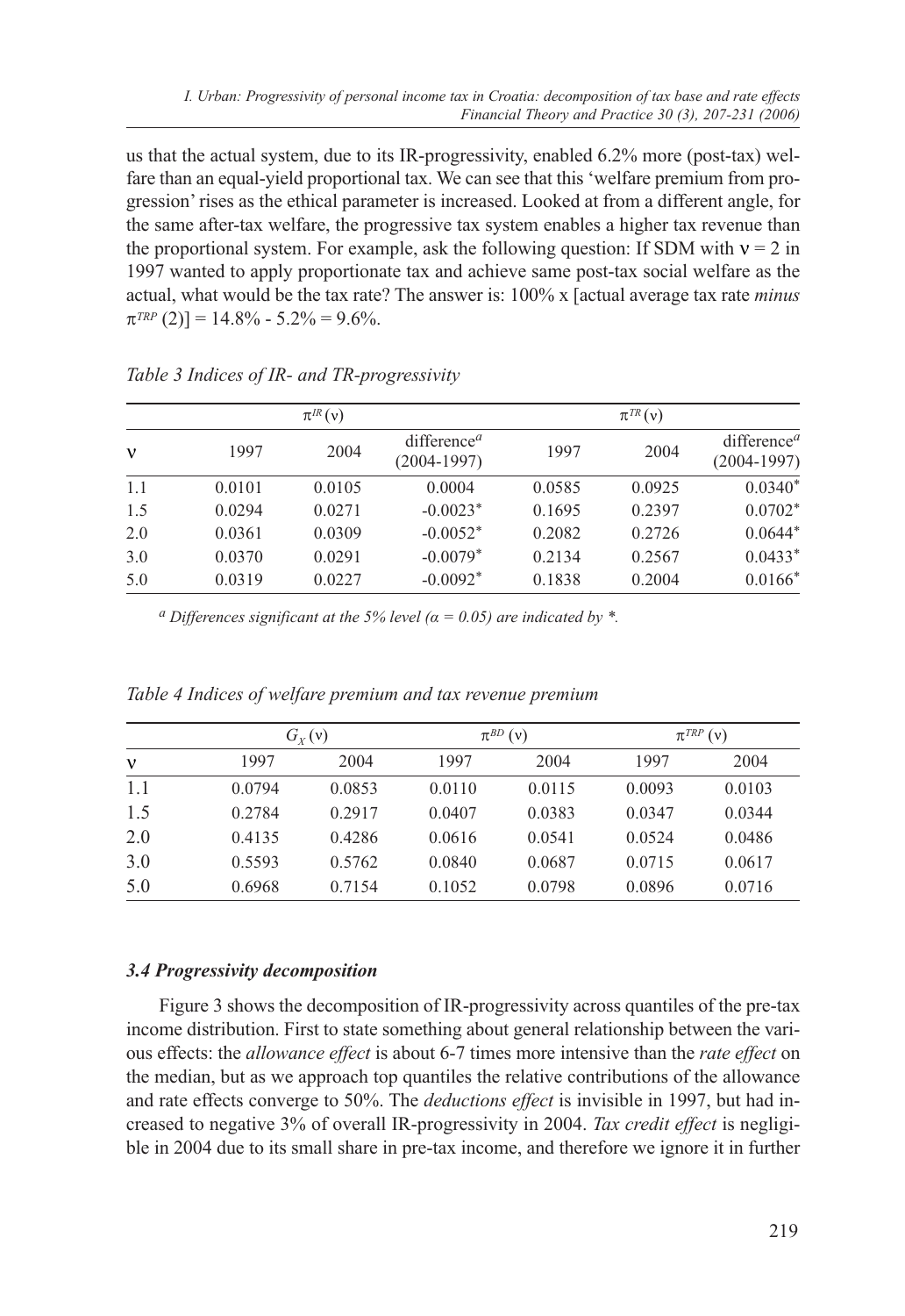analysis. Despite numerous changes in the PIT system during the period, its main redistributive patterns remained the same, with allowances as the strongest progressivity enhancing element, followed by the rate structure. However, as already mentioned above, its redistributive power has weakened. The following analysis tries to explain how different elements contributed to the declining redistributive effect.



*Figure 3 IR-progressivity decomposition by percentile*

*Note: quantile effects are defined in formula (9); A – allowance effect; R – rate effect; D – deductions effect*

Three main changes in Croatian PIT happened between 1997 and 2004: a) personal allowance was doubled (while mean pre-tax income grew by 65%); b) rate structure became steeper with highest (lowest) marginal tax rate changed from 35% to 45% (20% to 15%); c) a number of deductions were introduced, all of them being income-elastic (i.e. they are more concentrated than pre-tax income). All these changes had different impacts on concentration and relative magnitudes of allowances, deductions and net tax, and consequently, on IR-progressivity. Higher allowances and deductions eroded the tax base, which fell from 62.7% to 49.5% of pre-tax income, as can be seen in Table 2, almost half of this drop being attributable to deductions. The decrease of the tax base could have been compensated by a corresponding rise of marginal tax rates, but this has not happened. Moreover, the opposite trend occurred: as Figure 4 shows, average tax rate as a function of the tax base (denoted as  $u(B)$ ), is lower in 2004 for all amounts less than 325 thousand kuna. Only the 0.2% richest taxpayers have a tax base higher than this and although they contribute 5.4% of the total tax base, an increase of their marginal tax rate could not compensate for lower average rates at tax bases below 325 thousands kuna. As a final result, the average tax rate (*t*) fell from 0.148 to 0.102 or by 31%.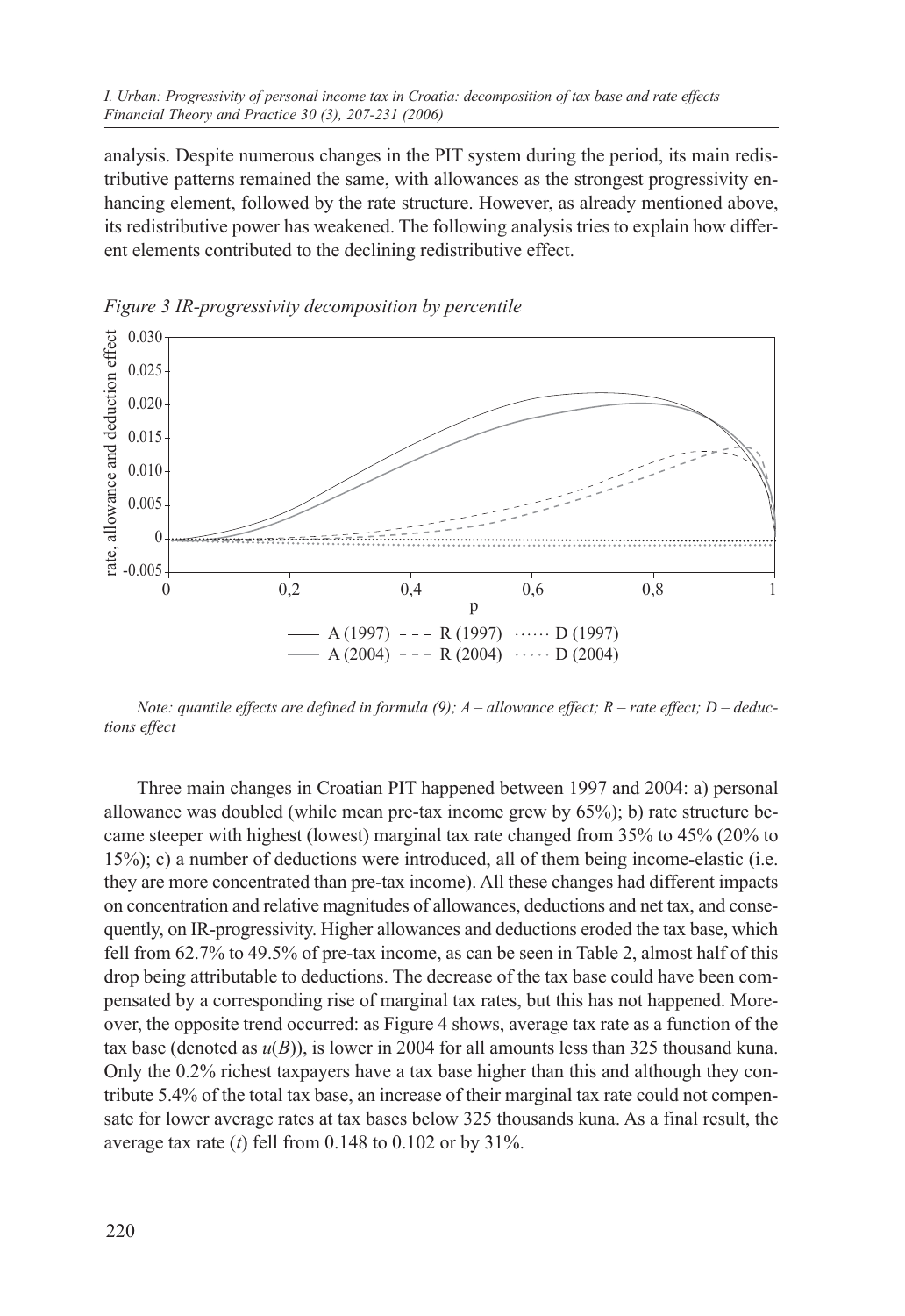

*Figure 4 Average and marginal tax rates as functions of tax base*

*Notes: u(B)=T/B; m(B)=dT/dB; where T is tax liability and B is tax base*

Relaxation of the fall in IR-progressivity due to a large decrease of the average tax rate could have come from three sources: lower concentration of allowances, higher share of allowances in pre-tax income  $(a)$ , and more progressive (steeper) tax schedule<sup>19</sup>. The first two sources are actually conradictory: from Table 2 we can see that the concentration of allowances  $(C_{\alpha})$  has increased, which is caused by a large increase of the 'nominal' amount of personal allowance: a larger number of people simply cannot use the whole amount to which they have right.<sup>20</sup> In Figure 3 we see that the allowance effect in 1997 is smaller than in 2004 at all quantiles, and that the rate effect is smaller for all but the highest income ranks. However, both effects fell by only 12% on average across the pre-tax income quantiles, compared to a 31% fall in the average tax rate. Thus, the increased share of allowances in pre-tax income (*a*) and the increased progressivity of rate structure did compensate for part of the IR-progressivity fall. Lastly, there is negative deductions effect that further prevents the PIT system in 2004 from achieving 1997 IR-progressivity.

We now turn to shares of allowance, rate structure, and deductions effects in S-indices of IR-progressivity, which are presented in Figure 5 for a wide range of ν-values, and obtained for both reduced and full samples (denoted respectively as 'rs' and 'fs' in the figure). We shall concentrate first on the results for the reduced samples. Two main factors of progressivity, the allowances and rate structure, have opposite trends as the ethical pa-

<sup>&</sup>lt;sup>19</sup> Tax schedule in 2004 indeed obtains significantly greater elasticity for all values of tax base (except on small interval of 31,000-36,000 kuna, where elasticity was slightly greater in 1997).

<sup>20</sup> Suppose that persons P and Q have pre-tax incomes of \$100 and \$200. If 'nominal' allowance is set to \$100, then both persons fully use it and the allowance is absolutely equally distributed. But, if 'nominal' allowance is increased to \$150, then P still uses \$100 and Q uses \$150, and therefore concentration of allowances is increased.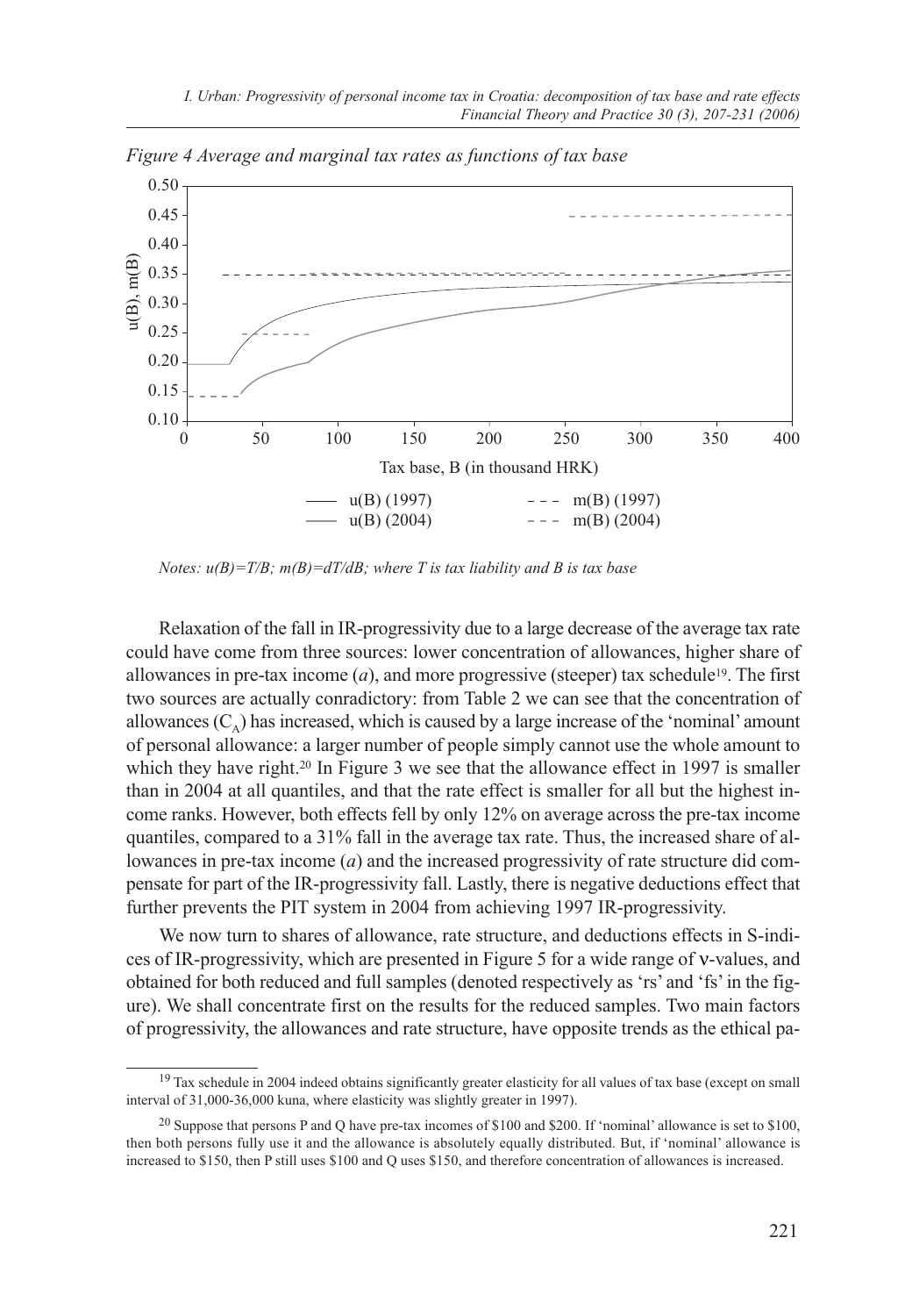*I. Urban: Progressivity of personal income tax in Croatia: decomposition of tax base and rate effects Financial Theory and Practice 30 (3), 207-231 (2006)*

rameter increases. The share of the allowance effect for both years is increasing in ν and at some point reaches the value 0.8, meaning that 80% of progressivity is attributed to allowances. On the other hand, the share of the rate effect in progressivity increases from 0.2 to 0.4 as we move to the left along the *x*-axis. To explain these trends we must remember that the majority of the rate effect is obtained at the upper quantiles of the distribution (Figure 3), to which S-indices with high values of ν give much less importance.

Why do we care about these shares estimated for a wide range of ethical parameter? For example, Wagstaff and van Doorslaer (2001) calculate the shares only for ν *=* 2 and compare the results for 15 countries. However, the choice of value  $v = 2$  is no less arbitrary and more self-evident than any other choice.21 Here, in case of Croatia we could choose  $v = 3$  and conclude that the allowance effect is key element in achieving progressivity. Equally so, choosing  $v = 1.5$  we could well conclude that PIT is progressive due to the even mixture of allowance and rate effect. Therefore, Lambert (1999) suggests the use of S-Gini indices in international and intertemporal comparisons as a way in which "robustness of conclusions derived using the regular Gini-based (progressivity measures) can be tested".

*Figure 5 Shares of allowance, rate structure and deductions effects in overall IR-progressivity, as functions of* ν



*Note: rs = reduced sample; fs = full sample*

<sup>21</sup> Duclos and Tabi (1995) limit their choice of ν to a maximum 4, based on the 'leaky bucket experiment', this leak reflecting "the feature that tax and benefit programmes often generate *efficiency* losses which are nevertheless tolerated because these programmes can enhance the *equity* of the income distribution making it less unequal". For example, the maximum tolerable leak of transferring 1\$ from the person whose individual rank is  $p_j = 2/3$  in the income distribution to person whose rank is  $p_i=1/3$  amounts to 87.5 cents for SDM with  $v = 4$ .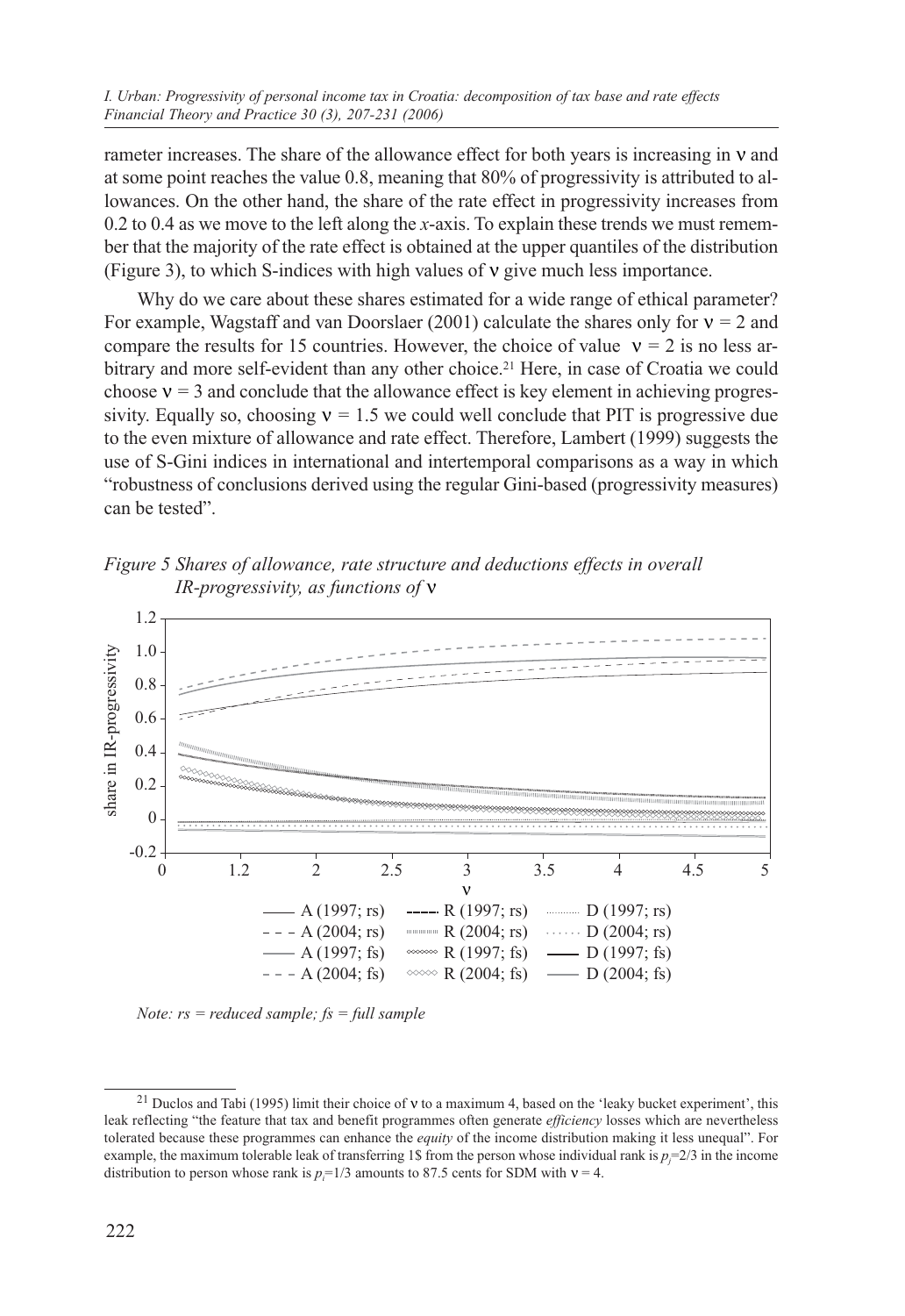Another factor that can lead to misleading comparisons is population coverage. Figure 5 reveals that the shares of the effects in total IR-progressivity are significantly different if the full sample (one that includes pensioners) is analyzed. Here, we see that the allowance effect is far larger, and at the expense of the rate effect, while the share of the deductions effect is about twice as big. The supremacy of the allowance effect is due to pensioners' high personal allowance, which results in only small percentage of pensioners actually facing a tax schedule.

# *3.5 Further analysis - simulation*

From the findings above, we reach the conclusion that SDMs with different ethical considerations will value differently the contributions of PIT elements in achieving progressivity. Those with higher (lower) values of ethical parameter will attribute more relative importance to the allowance effect (rate effect).

One evident application of the knowledge about what makes a PIT progressive is related to tax reform. Wagstaff and van Doorslaer (2001) mention the case of an SDM who uses the rate structure to influence progressivity. If the current rate effect is low, then even a significant increase in the progressivity of the rate structure would not help to bring a desired increase in overall progressivity. Another interesting example is the introduction of a flat-rate PIT, accompanied by the abolition of all or many of the exemptions and deductions. Based on our findings in respect of the Croatian PIT, we are tempted to conclude that the single rate system could achieve much of (if not even more than) the existing progressivity as defined by our S-indices. However, there are certain restraints to such conclusions, which the following exercise will highlight.

Imagine that a current PIT system is replaced by a quite simple one with a single personal allowance, equal for all taxpayers, and with no other allowances or deductions. There is only one marginal rate, and the system has to be revenue-neutral. There is an unlimited set of combinations of allowance and marginal rate that would satisfy the given condition, but we set a second condition: that the system must be  $\pi^{IR}(v)$ -neutral. We call this alternative tax scheme "unique allowance-single rate" (henceforth UASR) system in what follows. Thus, the IR-progressivity of the simulated system must be the same as of the actual one, for the chosen ν-value. It must be recalled that it is not the policy recommendation of this paper that policy makers should replace the actual system with this one; moreover, the modeled system is very simplistic (and rather unrealistic), but as such serves its main purpose, which is to offer a supplement to conclusions reached using progressivity decomposition formulas.22

Denote by η the amount of *nominal* personal allowance for each taxpayer.23 The Sindex of IR-regressivity of the allowance achieved with η is obtained by integrating in negative counterpart of  $(4)^{24}$ :

<sup>&</sup>lt;sup>22</sup> Discussions about flat-rate PIT introduction in Croatia were rather sporadic. However, this exercise might provide some insights for SDM in other countries that might be contemplating such a move, or have already established a flat-rate system.

<sup>&</sup>lt;sup>23</sup> The allowance of taxpayer *i* is thus  $A_i = \eta$  if  $X_i \ge \eta$  and  $A_i = X_i$  if  $X_i < \eta$ .

<sup>&</sup>lt;sup>24</sup> Remember that the "regressivity" of allowance is equal to negative progressivity of allowance,  $\rho_A(p) = -\pi_A(p)$ .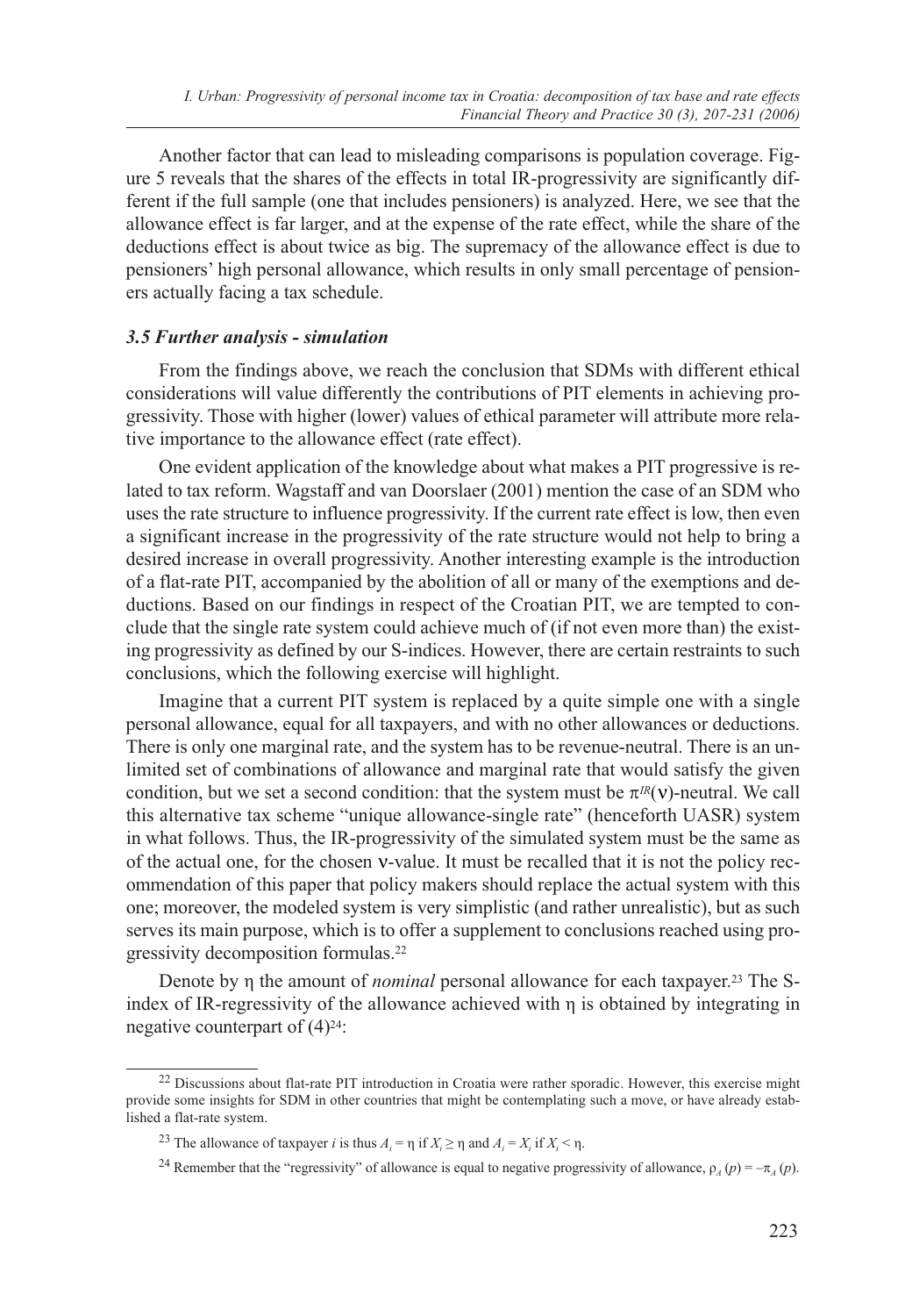*I. Urban: Progressivity of personal income tax in Croatia: decomposition of tax base and rate effects Financial Theory and Practice 30 (3), 207-231 (2006)*

$$
\rho_A^{\eta}(v) = \int_0^l \rho_A^{\eta}(p) \kappa(p) dp
$$
\n(18)

Because there are no tax credits and deductions, and there is no rate structure either, the index of IR-progressivity of the flat-rate system,  $\pi^{IR,F}(\nu)$ , will be equal to the allowance effect. Thus, from (3a) and (18) we have that:

$$
\pi^{IR,F}(\mathbf{v}) = \frac{t^F}{1 - t^F} \rho_A^{\eta}(\mathbf{v})
$$
\n(19)

where  $t<sup>F</sup>$  is the average tax rate of the flat-rate system. Rearranging (19) and setting conditions  $\pi^{IR,F}$  (v) =  $\pi^{IR,A}$  (v) and  $t^F = t^A$ , where  $\pi^{IR,A}$  (v) and  $t^A$  are respectively the IRprogressivity and average tax rate of the actual system, we obtain (20), which calculates the index of regressivity of allowances, achieved with nominal allowance η\*, at which the IR-progressivities of the flat and actual systems are the same:

$$
\rho_A^{\eta^*}(v) = \frac{1 - t^A}{t^A} \pi^{IR,A}(v)
$$
\n(20)

The simulation goes as follows: using the distribution of pre-tax incomes, we calculate values of  $ρ_4$  (ν) for a wide range of η -values and we then look for  $ρ_4^*$  (ν). The needed single tax rate  $\varphi^*$  is then obtained as  $\varphi^* = t^4 / b^*$ , where  $b^*$  is ratio of the tax base to total pre-tax income when  $\eta = \eta^*$ .

The simulation is done for the pre-tax income distribution of 2004, for several values of the ethical parameter. The rows of Table 5 present the unique allowance and single tax rate required for three IR-progressivity neutral UASR models, at  $v = 1.5$ ,  $v = 2$  and v = 3, called M1-M3 respectively. For example, model M3 equalizes the IR-progressivity of the UASR system at  $v = 3$  with the IR-progressivity of the actual system obtained for the same ethical parameter.

| Model          | Condition                                  | Unique       | Flat tax      |                 |               | IR-progress. IR-progress. IR-progress. |
|----------------|--------------------------------------------|--------------|---------------|-----------------|---------------|----------------------------------------|
|                |                                            | allowance    | rate          | $\pi^{IR}(1.5)$ | $\pi^{IR}(2)$ | $\pi^{IR}(3)$                          |
|                |                                            | $(\alpha^*)$ | $(\varphi^*)$ |                 |               |                                        |
| M1             | $\pi^{IR,F}(1.5) = \pi^{IR,A}(1.5)$ 31,590 |              | 0.2277        | 0.0271          | 0.0345        | 0.0361                                 |
| M <sub>2</sub> | $\pi^{IR,F}(2) = \pi^{IR,A}(2)$            | 27,960       | 0.2058        | 0.0238          | 0.0309        | 0.0333                                 |
| M <sub>3</sub> | $\pi^{IR,F}(3) = \pi^{IR,A}(3)$            | 23,480       | 0.1816        | 0.0195          | 0.0259        | 0.0291                                 |

*Table 5 UASR models for 2004*

Table 5 shows that the models with a lower value of the ethical parameter require a higher allowance (and, naturally, a higher single tax rate), and achieve unambiguously *higher IR-progressivity* than those with a higher value of the ethical parameter, as can also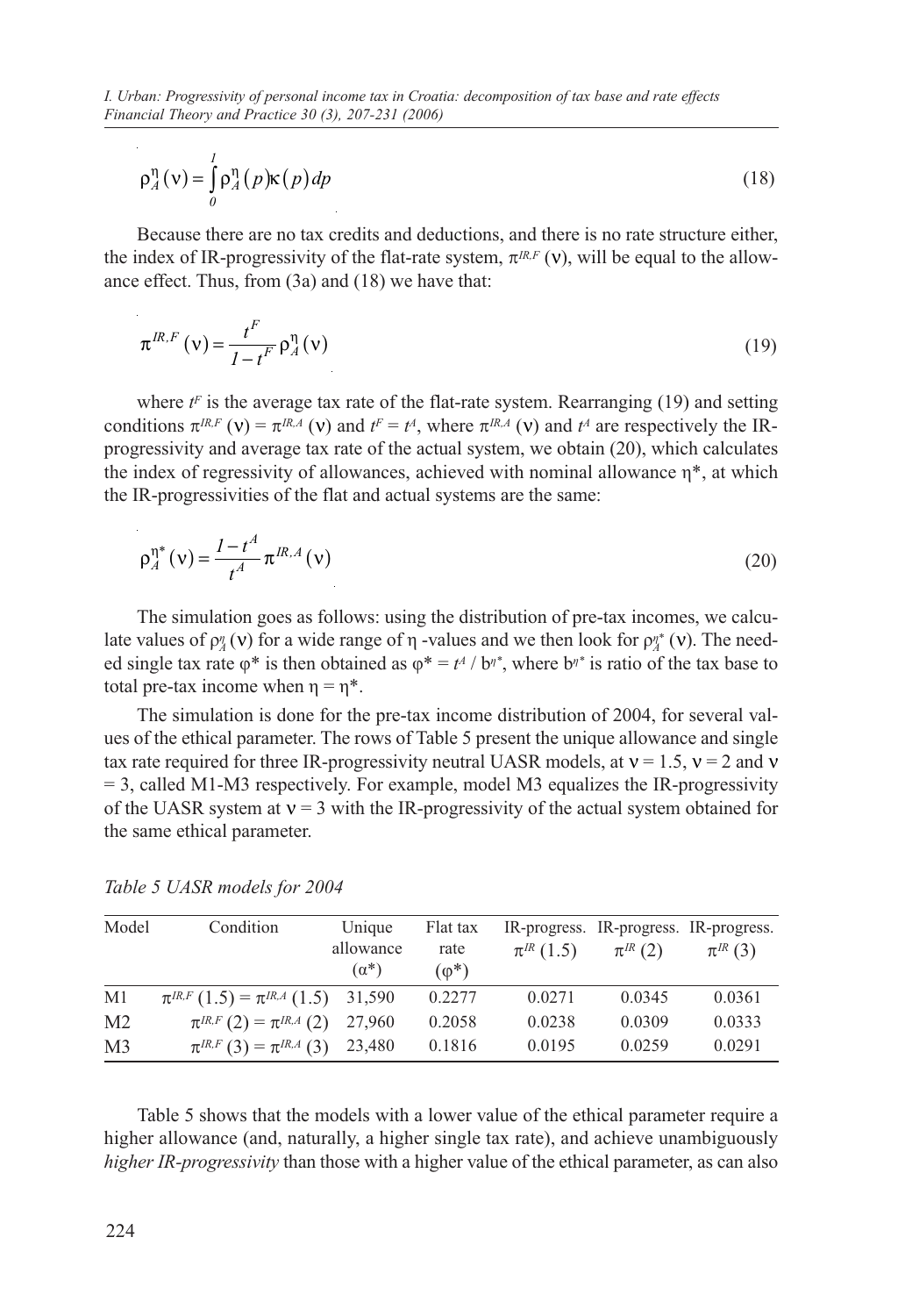be seen from Figure 6. At the first sight, the conclusion that the SDM with lower value of ν will ask for more progressive tax than the SDM with higher ν seems to be contradictory. We have seen earlier that all SDM's with  $v > 1$  are 'progressivity lovers' in sense that for all of them progressive tax delivers a welfare premium compared to an equal-yield proportionate tax; they only differ in degree of this feeling, in the sense that the welfare premium increases in v. The case shown in Table 5 is no exception:  $\pi^{IR}(3) > \pi^{IR}(2) > \pi^{IR}(1.5)$  for all three models, M1-M3. The reason for an SDM with lower value  $v$  asking for relatively more progressivity in a simulated system lies in his perception of the progressivity of the actual system. We have seen that an SDM with low (high) values of ν attributes greater relative significance to progressivity obtained at higher (lower) quantiles of pre-tax distribution. The *actual* system achieves most of its progressivity at the highest quantiles, largely thanks to progressive rate structure that, of course, does not exist in UASR models. The only way available way for an SDM with low ν to compensate for lack of progressive rates is to increase the personal allowance, and thus achieve more elastic tax function.





Lambert (2001) says that "popular analysis [of income tax reform] begins, and often ends, by identifying the pattern of gainers and losers when taxes are changed".25 Here we *end* with the analysis of change in tax burdens caused by three UASR models. Figure 7 presents changes in the average tax rate that would occur under these alternative tax systems compared to the actual system, with positive changes representing an increase in tax burden and *vice versa*. Again we face a contradictory result: due to larger personal allowance, the model M1, based on lowest ν, creates tax cuts for the largest number of lowerincome people and the smallest number of people with highest incomes (and *smallest* cuts for this group), among all three models.

<sup>25</sup> One such analysis is provided for current PIT system in Croatia by Urban (2006).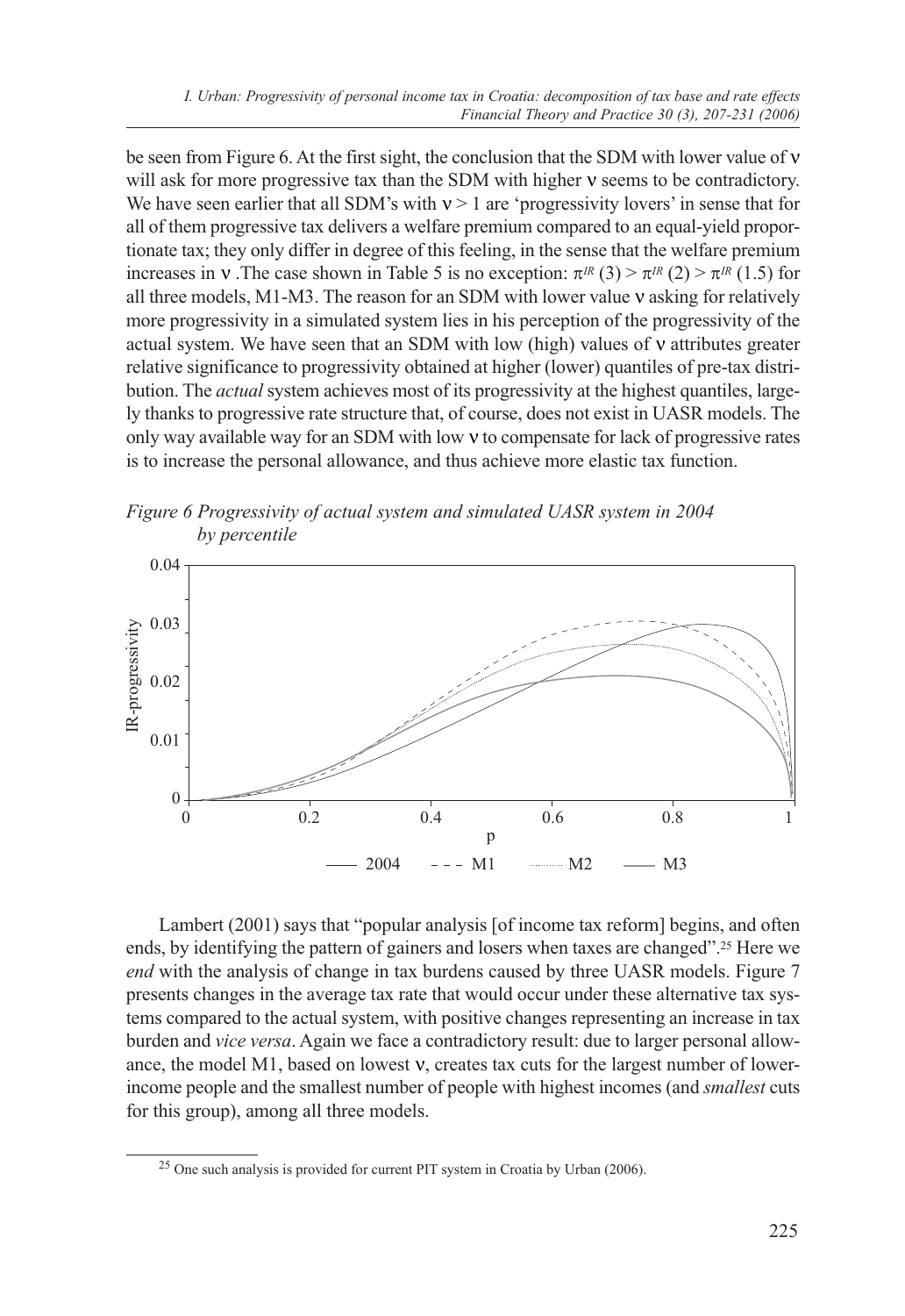



### **4 Conclusion**

This paper analyzed various redistributional aspects of Croatian personal income tax from 1997 to 2004. Progressivity was decomposed using the methodology proposed by Pfähler (1990) and further elaborated by Lambert (2001). The breakdowns reveal how different elements of the PIT system, that is, the rate structure, allowances, deductions and tax credits, contribute to the achievement of overall progressivity. It is shown that the patterns of progressivity, and the effects of the elements which cause it, vary over the quantiles of the pre-tax income distribution. Quantile analysis thus has an advantage over scalar measures, such as the standard Gini-based measures of income inequality (Gini coefficient), and of progressivity (Reynolds-Smolensky and Kakwani indices). However, in this paper scalar measures are also used, so-called S-indices, which have been purpose-designed in terms of single parameter Gini and concentration indices, where the parameter expresses the SDM's ethical judgments. For different choices of the ethical parameter underpinning the S-indices, comparison of results obtained for different time periods (countries) will bring different results. Also, the conclusions about the relative contributions of PIT elements to progressivity are sensitive to the coverage of population that is analyzed.

The redistributive power of Croatian PIT fell over the period, thanks to the lower average tax rate, and in spite of the increased concentration of taxes as compared to the inequality of pre-tax income. On average, the largest share of progressivity can be attributed to allowances, while the rate structure is more important at the upper quantiles. Deductions, as in other countries, have a negative contribution to progressivity. Tax credits are a negligible element of the Croatian personal income tax system.

The applicability of this kind of analysis was recognized by Wagstaff and van Doorslaer (2001), who calculated and compared progressivity decompositions of PIT systems in 15 OECD countries. For a country planning a tax reform, it is important to know how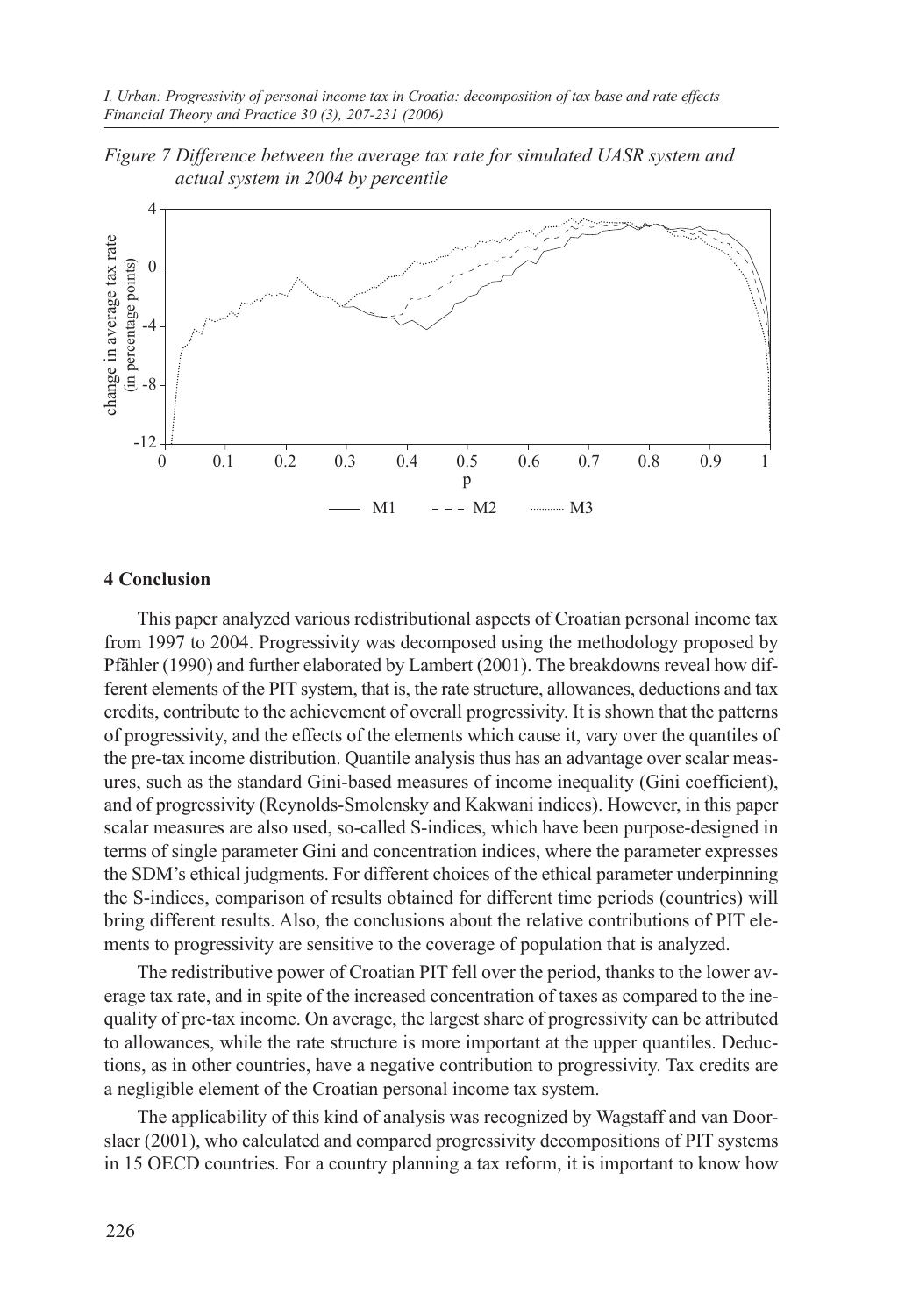progressivity is achieved in the current system. Based on that, some recommendations can be given on possible paths for reform. It is shown that a simple flat-rate revenue-neutral system could preserve progressivity. Parameters of this system, allowance and single rate, would depend upon the ethical stance of the SDMs: those relatively less (more) favorably inclined to the lower tail of the pre-tax income distribution will choose a higher (lower) allowance and a higher (lower) single tax rate.

# **REFERENCES**

**Anderson, J. E., Ghosh Roy, A. and Shoemaker, P. A., 2003.** "Confidence Intervals for the Suits Index". *National Tax Journal*, 56 (1), 81-91.

**Blackorby, C. and Donaldson, D., 1984.** "Ethical social index numbers and the measurement of effective tax/benefit progressivity". *Canadian Journal of Economics*, 17 (4), 683-694.

**Čok, M. and Urban, I., 2006.** "Distribution of income and taxes in Slovenia and Croatia". *Working paper,* No. 180. Ljubljana: Faculty of Economics.

**Donaldson, D. and Weymark, J. A., 1980.** "A Single Parameter Generalization of the Gini Indices of Inequality". *Journal of Economic Theory*, 22, 67-86.

**Duclos, J.-Y. and Araar, A., 2006.** "Poverty and Equity Measurement, Policy and Estimation with DAD" [online]. Available from: [http://132.203.59.36/DAD/manual/theory.htm].

**Duclos, J.-Y., and Tabi, M., 1995.** "Linear Inequality Measures and the Redistribution of Income". *Working paper,* No. 9613. Quebec: Laval University.

**Duclos, J.-Y., Jalbert, V. and Araar, A., 2003.** "Classical horizontal inequity and reranking: an integrated approach". *Research on Economic Inequality*, 10, 65-100.

**Kakwani, N. C., 1977a.** "Applications of Lorenz Curves in Economic Analysis". *Econometrica*, 45 (3), 719-728.

**Kakwani, N. C., 1977b.** "Measurement of Progressivity: An International Comparison". *The Economic Journal*, 87 (345), 71-80.

Lambert, P. J., 1999. "Redistributional effects of progressive income taxes" in: J. Silber, ed. *Handbook on Income Inequality Measurement*. Norwell, MA: Kluwer Academic Publishing, 485-509.

**Lambert, P. J., 2001.** *The Distribution and Redistribution of Income*. Manchester: Manchester University Press.

**Mehran, F., 1976.** "Linear measures of income inequality". *Econometrica*, 44 (4), 805-809.

**Nestić, D., 2005.** "Income distribution in Croatia: what do the household budget survey data tell us?" [online]. *Financial Theory and Practice,* 29 (1), 39-53. Available from: [http://www.ijf.hr/eng/FTP/2005/1/nestic.pdf].

Pfähler, W., 1987. "Redistributive effects of tax progressivity: evaluating a general class of aggregate measures". *Public Finance/Finances Publiques*, 42 (1), 1-31.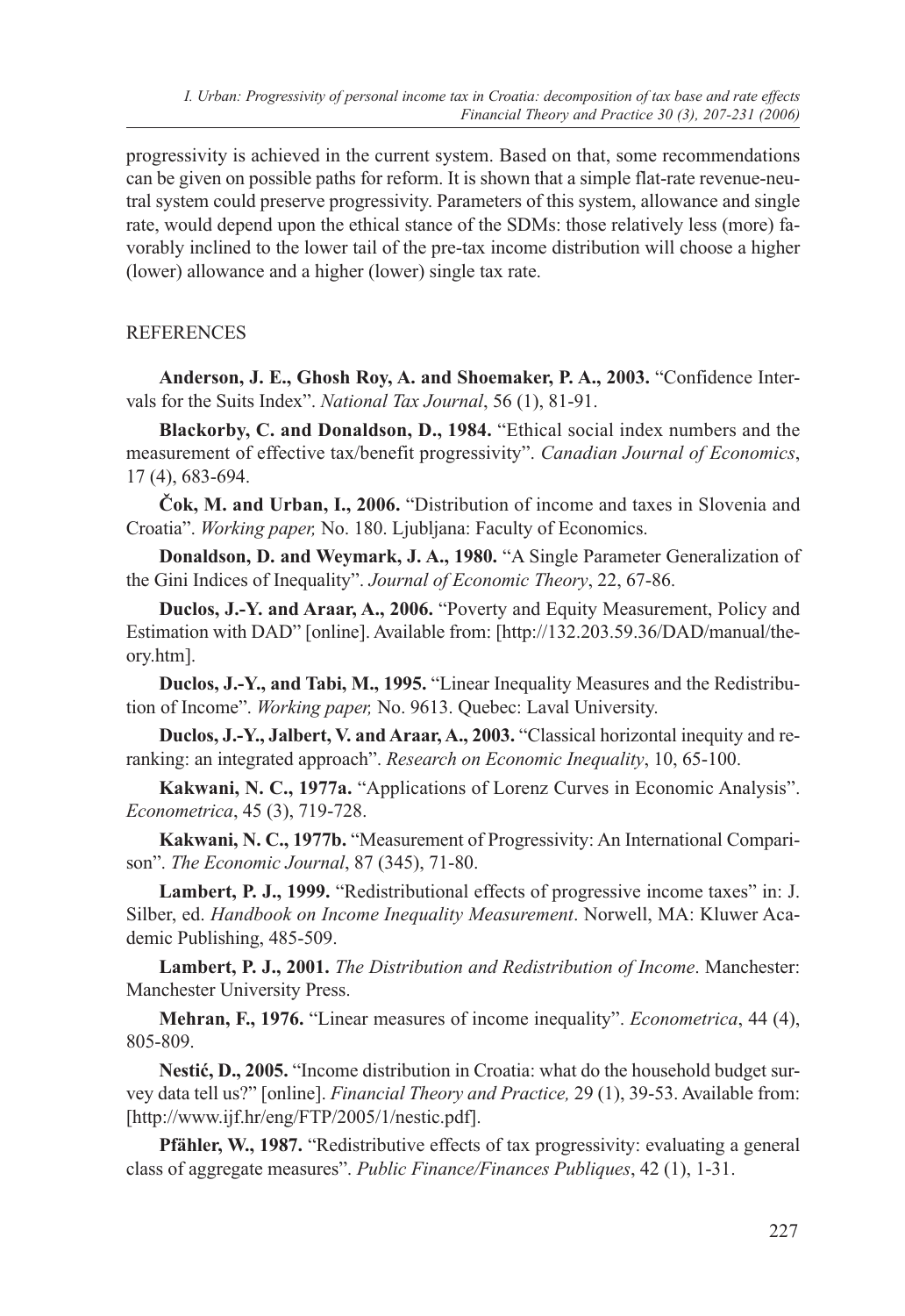**Pfähler, W., 1990.** "Redistributive Effect of Income Taxation: Decomposing Tax Base and Tax Rates Effects". *Bulletin of Economic Research*, 42 (2), 121-29

**Urban, I., 2006.** "A single rate of personal income tax: the impact on the distribution of the tax burden" [online]. *Newsletter,* No. 24. Zagreb: Institute of Public Finance. Available from: [http://www.ijf.hr/eng/newsletter/24.pdf].

**Wagstaff, A. and van Doorslaer, E., 2001.** "What Makes the Personal Income Tax Progressive? A Comparative Analysis of Fifteen OECD Countries". *International Tax and Public Finance*, 8 (3), 299-315.

# APPENDIX

# **A) S-Gini social welfare function**

S-Gini social welfare function aggregates individual incomes in the following way:

$$
W(v) = \int_{0}^{1} Q(p) \omega(p, v) dp
$$
\n(21)

where  $\omega$  (*p*, **v**) is a weighting scheme with single-parameter **v**. Figure A1 illustrates  $\omega$  (*p*, **v**) for several values of the ethical parameter  $v$ . For  $v = 1$  the weights are equal to 1 for all individuals, and in this case welfare is identical to *per capita* income, a common aggregate measure of society's living standard. For  $v > 1$  weights are decreasing in p, such that  $ω (p = 0, v) = v$  and  $ω (p = 1, v) = 0$ . Also observe that  $\int_a^1 ω (p, v) dp = 1$ , i.e. the weights sum up to 1. As Duclos and Araar (2006) show, the S-Gini social welfare function can also be expressed using Lorenz curve and weighting scheme  $\kappa(p;\rho)$ , where  $\mu$  is the average actual income:

$$
W(\mathbf{v}) = \mu \int_{0}^{1} L(p) \kappa(p, \mathbf{v}) dp
$$
 (22)

Suppose that an SDM is aiming to achieve a purely egalitarian society (i.e. one in which all people have the same income). This would be done by progressive taxation of rich and transfers to poor. In this process, people would certainly lose part of their incentive to earn income and total income would fall below the current. Let ξ be the income of each individual in an egalitarian society in which the welfare would be the same as actual (so-called equally distributed equivalent, EDE), and  $\mu$ – $\xi$  is the loss of income per capita due to loss of earning incentives. What part of the total income would an SDM be ready to sacrifice to achieve his goal? The answer is given by index of income inequality, *I*:

$$
I = \frac{\mu - \xi}{\mu} = I - \frac{\xi}{\mu}
$$
 (23)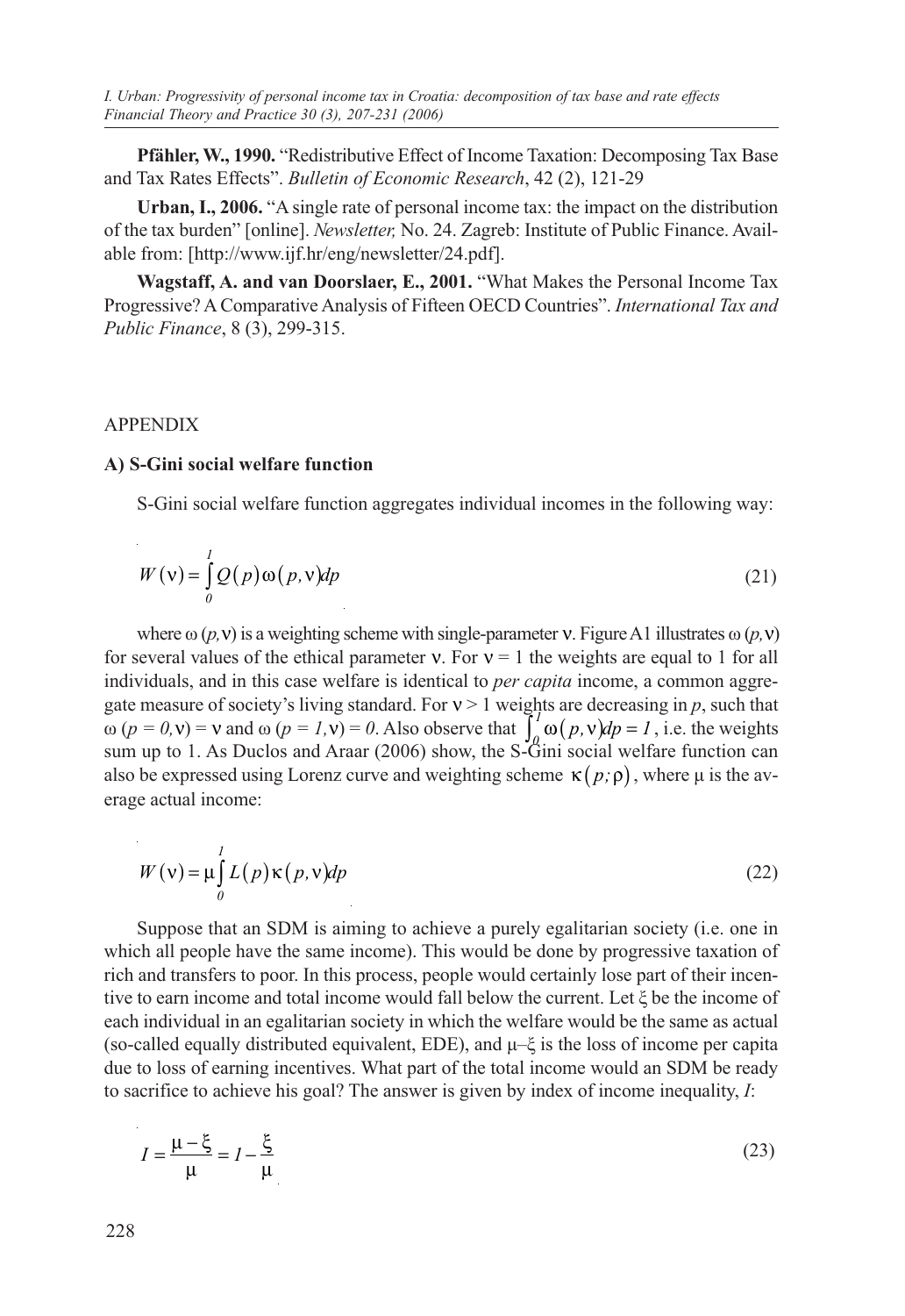*Figure A1 Weights for S-Gini social welfare function*



In our specific case of S-Gini social welfare function, we have that  $\xi = W(v)$  and  $I = G(v)$ , where  $G(v)$  is the S-Gini index of income inequality, defined in section 2:

$$
G(v) = I - \frac{W(v)}{\mu}
$$
 (24)

#### **B) Statistical inference**

As the values of all indicators are estimated from samples, we need to check their statistical significance. Anderson et al (2003) used the following bootstrap sampling procedure to estimate confidence intervals for the Suits index. There are three stages of sampling; we name the resulting samples the 1<sup>st</sup>, 2<sup>nd</sup> and 3<sup>rd</sup> stage samples. The first stage is the drawing of a representative sample from the population; we assume this has already been done. Using the data from the original or  $1<sup>st</sup>$  stage sample, estimates of various indicators are obtained. Call  $\hat{V}^1$  and  $\hat{V}^2$  the estimates of one such indicator in periods 1 and 2, and  $\hat{D} = \hat{V}^1 - \hat{V}^2$ , their difference. From the original sample, a certain number *N* of  $2^{nd}$ stage samples, of the same size as the original sample, are drawn randomly with replacement. Vectors  $v^{1*} = \left[v_1^{1*},...,v_N^{1*}\right]$  and  $v^{2*} = \left[v_1^{2*},...,v_N^{2*}\right]$  contain bootstrap replications of the desired measure for each of these *N* samples in periods 1 and 2. Let the difference between the values in the two periods be  $d^* = v^{1*} - v^{2*}$ . The bootstrap standard error of  $\hat{D}$  is obtained as:

$$
\hat{\sigma} = \sqrt{\frac{I}{N - I} \sum_{i=1}^{N} \left( d_i^* - \overline{d}^* \right)^2}
$$
\n(25)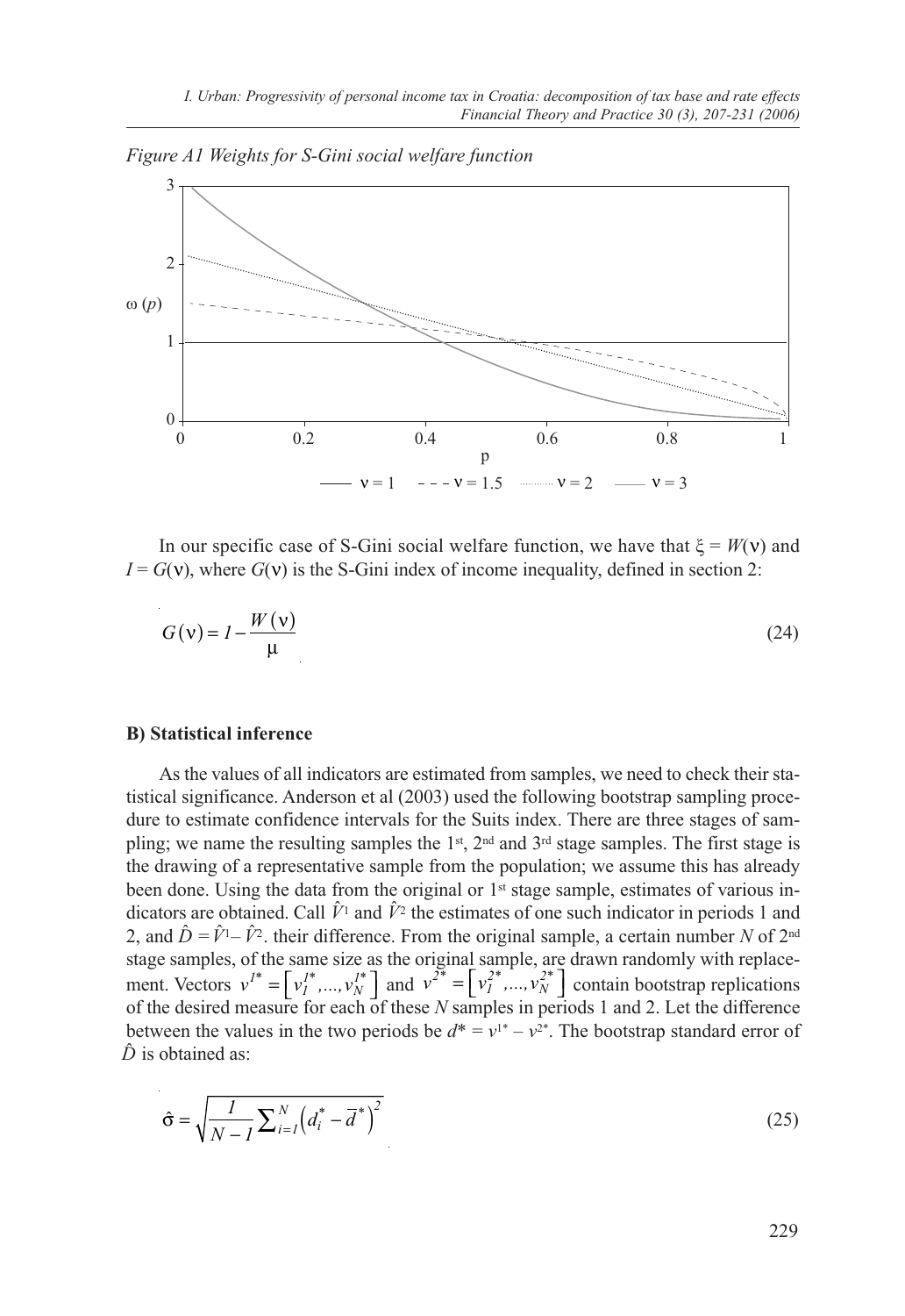where  $\overline{d}^* = \frac{1}{N} \sum_{j=1}^N d_j^*$ *j*=*1*  $\sum_{j=1}^{N} d_j^*$ . In the third stage, from each of the *N* samples, *M* new samples are drawn randomly with replacement, all of the same size as the original sample. Let  $v_i^{I^{**}} = \left[v_{i,1}^{I^{**}},...,v_{i,M}^{I^{**}}\right]$  and  $v_i^{2^{**}} = \left[v_{i,1}^{2^{**}},...,v_{i,M}^{2^{**}}\right]$  be the vectors of M bootstrap replications of the desired measure obtained, for samples drawn from *i*th 2nd stage sample, in periods 1 and 2, and let  $d_i^{**} = v_i^{i^{**}} - v_i^{i^{**}} = \left[ d_{i,1}^{**},..., d_{i,M}^{**} \right]$  be their difference. Then the bootstrap standard error for each of the  $2<sup>nd</sup>$  stage samples (i=1...N) is equal to:

$$
\hat{\sigma}_i^* = \sqrt{\frac{1}{M - 1} \sum_{j=1}^M \left( d_{i,j}^{**} - \overline{d}_i^{**} \right)^2}
$$
\n(26)

where  $\overline{d}_i^{**} = \frac{1}{M} \sum_{j=1}^M d_{i,j}^{**}$ *j*=*1*  $\sum_{j=1}^{M} d_{i,j}^{**}$ . The bootstrap t-statistic for each of the 2<sup>nd</sup> stage samples is equal to  $t_i = (d_i^* - \hat{D}) / \hat{\sigma}_i^*$ . Let  $t^{\alpha}$  and  $t^{1-\alpha}$  be the  $\alpha$ -th and  $(1-\alpha)$ -th quantiles of the vector t =  $[t_1, ..., t_N]$ . Then the 100 x (1- $\alpha$ )-percent confidence interval for *D* is given by  $[\hat{D}$  $t^{1-\alpha}$   $\hat{\sigma}$ ,  $\hat{D}-t^{\alpha}$   $\hat{\sigma}$ ]. The null hypothesis  $H_0$ :  $D=0$  can be rejected in favor of  $H_1$ :  $D \neq 0$  only if lower and upper bound of the confidence interval both have the same sign. Note that the methodology requires that *N* be at least 1,000 and *M* at least 25.